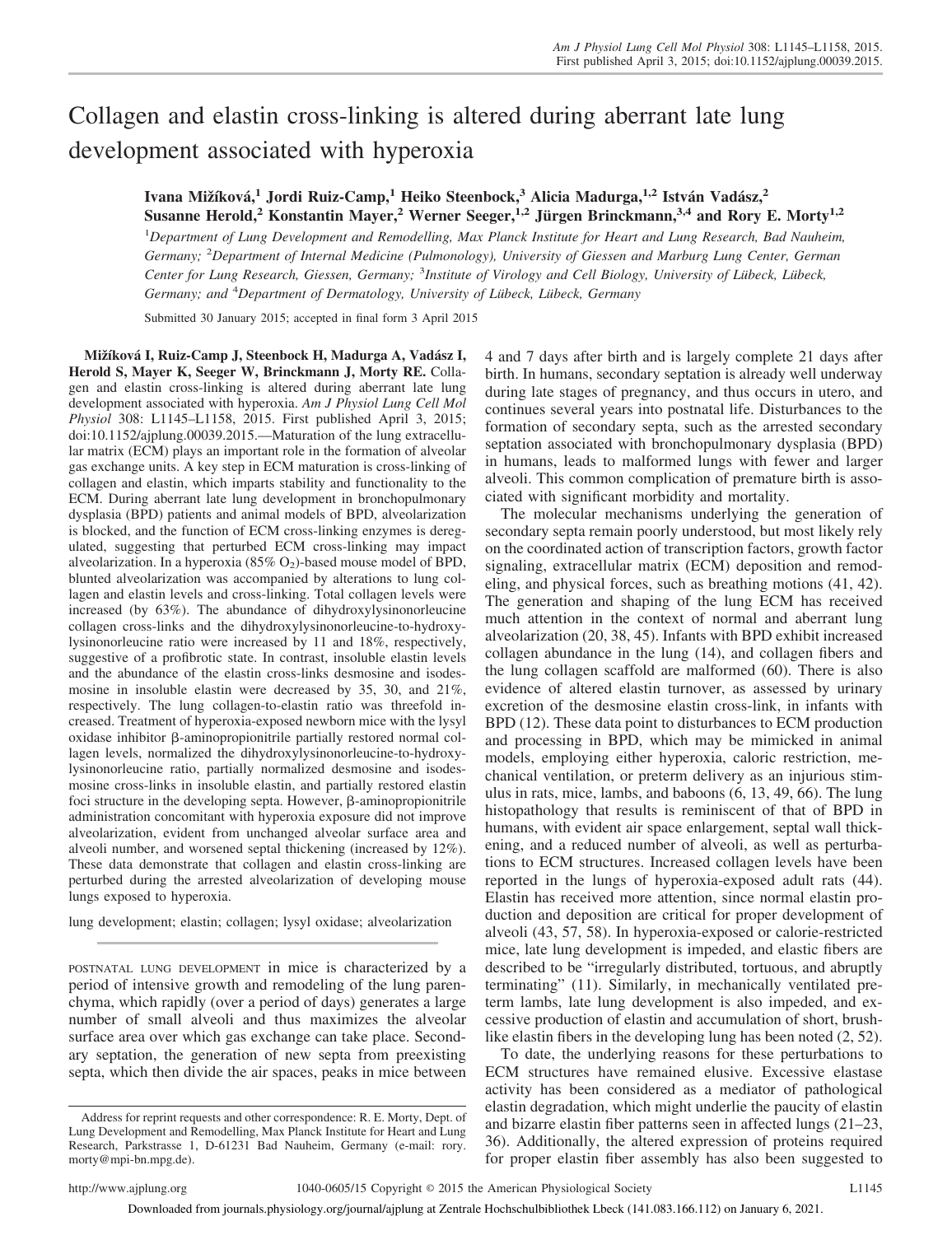uncouple elastin synthesis and the assembly of elastin fibers (7–9). Several recent studies have revealed that the expression and activity of several ECM maturation systems, including collagen and elastin cross-linking enzymes of the lysyl oxidase (33), lysyl hydroxylase (65), and transglutaminase (64) families, are deregulated in both animal models of BPD and in tissues from BPD patients. These observations suggest that improper ECM cross-linking in the developing lung may contribute to disturbed alveolarization. This idea is supported by a recent report that lysyl oxidases play a causal role in the remodeling of the pulmonary vasculature that is associated with pulmonary arterial hypertension (48). Thus it was hypothesized and tested in this study that collagen and elastin crosslinking is perturbed during the arrested alveolarization that is associated with the exposure of mouse neonates to a hyperoxic environment. Additionally, a causal role for lysyl oxidases in generating perturbed ECM cross-linking was explored.

#### **MATERIAL AND METHODS**

*Animal studies.* All animal procedures were approved by the local authorities, the Regierungspräsidium Darmstadt (approvals B2/329 for pilot and P9.5 studies, and B2/1029 for P19.5 studies). For studies using the broad-spectrum lysyl oxidase inhibitor,  $\beta$ -aminopropionitrile (BAPN; A3134, Sigma, St. Louis, MO), a pilot study was first performed with a dose of 15 and 150 mg·kg<sup>-1</sup> day<sup>-1</sup> (three animals per group, observed for 5 days) to assess BAPN tolerance. The upper limit of this dose was based on previous studies with BAPN in adult mice (48). After the pilot study, BAPN was then applied at 15  $mg \cdot kg^{-1}$  day<sup>-1</sup> in a well-characterized animal model of BPD, where an arrest of alveolarization can be induced by exposure of newborn mouse pups to normobaric hyperoxia  $(85\% \text{ O}_2)$ , from the first day of birth, exactly as described previously  $(4, 33)$ . The normoxia  $(21\% O_2)$ and the hyperoxia (85%  $O_2$ ) groups were both further subdivided into two groups, treated with daily intraperitoneal injections of either PBS (serving as solvent vehicle control) or BAPN in PBS (15  $mg \cdot kg^{-1} \cdot day^{-1}$ ) for either 9 days [postnatal day (P) 9.5] or 19 days (P19.5). To minimize oxygen toxicity and to avoid potential confounders of milk production caused by changes in inspired oxygen levels, nursing dams were rotated every 24 h between normoxia and hyperoxia. Dams and pups received food ad libitum and were maintained on 12:12-h light-dark cycle.

*Gene and protein expression analysis.* Real-time reverse transcription-polymerase chain reaction (RT-PCR) and immunoblotting were performed as described previously (3–5, 33, 39, 48, 64, 65). Mouse lung tissue was processed for mRNA isolation and protein isolation essentially as described previously (3, 46). Total RNA was isolated from mouse lung tissue using a peqGOLD Total RNA kit (PEQLAB, Erlangen, Germany). For immunoblotting, lung tissue was homogenized in a Precellys 24-Dual homogenizer (PEQLAB) in 20 mM Tris·Cl, 150 mM NaCl, 1 mM EDTA, 1 mM EGTA, 1% (vol/vol) NP-40, 1 mM sodium orthovanadate and  $1\times$  Complete protease inhibitor cocktail (11836145001; Roche, Mannheim, Germany). Protein concentration was determined by Bradford assay. For real-time RT-PCR analysis,  $\Delta C_t$  values were calculated as mean  $C_t$  (reference gene) – mean  $C_t$  (gene of interest), where the *polr2a* mRNA abundance always served as reference. The primers employed for real-time RT-PCR are listed in Table 1. The antibodies used for immunoblot analysis were as follows: rabbit anti-LOX (ab31238; Abcam, Cambridge, UK; 1:500), rabbit anti-LOXL1 (ab81488; Abcam; 1:750), rabbit anti-LOXL2 (ab113960; Abcam; 1:750), rabbit anti-LOXL3 (ab122263; Abcam; 1:250), and rabbit anti-LOXL4 (ab130646; Abcam; 1:100). Loading equivalence was determined using rabbit anti- --actin (4967; Cell Signaling Technology, Danvers, MA; 1:1,000). All antibodies employed were raised in rabbits and, therefore, the antigen-primary antibody complexes were detected with a goat antirabbit IgG conjugated to horseradish peroxidase (31460; ThermoScientific, Rockford, IL; 1:3,000).

*Lysyl oxidase activity assay.* Lysyl oxidase activity in whole-lung homogenates was assessed essentially as described previously (33), using an Amplex Red-coupled assay marketed as a Lysyl Oxidase Activity Assay kit (ab112139; Abcam). Activity was assessed in freshly isolated total protein samples  $(10 \mu g)$  from whole mouse lung homogenates. Lysyl oxidase activity is reported as the BAPN-sensitive fraction, where the rate of product generation in the linear range over a 20-min period was determined in the presence of 500  $\mu$ M BAPN subtracted from that obtained from a paired sample in the absence of BAPN. Fluorescence was measured during the exponential phase of enzymatic reaction using Infinite 200 PRO multimode reader (TECAN, Männedorf, Switzerland).

*Assessment of collagen and elastin protein and cross-links.* Total collagen and elastin levels, as well as the abundance of the collagen cross-links dihydroxylysinonorleucine (DHLNL), hydroxylysylpiridinoline (HP), and hydroxylysinonorleucine (HLNL), and the elastin crosslinks desmosine and isodesmosine were determined exactly as described previously for adult mouse lungs and human tissues (10, 48). The nomenclature used in this study refers to the reduced variants of the intermediate collagen cross-links (DHLNL, HLNL). The deposition of elastin and elastin fiber structures was visualized in paraffin-embedded mouse lungs that had been instillation-fixed via a tracheal cannula at a hydrostatic pressure of 20 cmH2O with 4% (wt/vol) paraformaldehyde in PBS for 24 h at 4 $\degree$ C. The lung tissue sections (3  $\mu$ m) were stained with Hart's elastin stain, as described previously (33).

*Design-based stereology.* All methods employed in this study for the analysis of lung structure were based on recently published American Thoracic Society/European Respiratory Society recommendations for quantitative assessment of lung structure (25). The proto-

Table 1. *Primers employed for a real-time RT-PCR analysis*

| Gene     | Primer  |       |                                | Primer Sequence, 5'-3' |  |  | Length | Amplicon Size, bp | $T_m$ , ${}^{\circ}C$ | Location, bp |
|----------|---------|-------|--------------------------------|------------------------|--|--|--------|-------------------|-----------------------|--------------|
| $\iota$  | Forward |       | CAG CCA CAT AGA TCG CAT GGT    |                        |  |  | 21     | 133               | 60.54                 | 579-599      |
|          | Reverse |       | GCC GTA TCC AGG TCG GTT C      |                        |  |  | 19     |                   | 60.23                 | $711 - 693$  |
| $lox$ ll | Forward |       | GAG TGC TAT TGC GCT TCC C      |                        |  |  | 19     | 225               | 58.98                 | 1675-1693    |
|          | Reverse |       | GGT TGC CGA AGT CAC AGG T      |                        |  |  | 19     |                   | 60.23                 | 1899-1881    |
| lox12    | Forward |       | ATT AAC CCC AAC TAT GAA GTG CC |                        |  |  | 23     | 130               | 58.72                 | 2280-2302    |
|          | Reverse |       | CTG TCT CCT CAC TGA AGG CTC    |                        |  |  | 21     |                   | 59.50                 | 2409-2389    |
| lox13    | Forward |       | CTA CTG CTG CTA CAC TGT CTG T  |                        |  |  | 22     | 133               | 59.77                 | $133 - 154$  |
|          | Reverse |       | GAC CTT CAT AGG GCT TTC TAG GA |                        |  |  | 23     |                   | 59.03                 | $265 - 243$  |
| $lox$ l4 | Forward |       | GCC AAC GGA CAG ACC AGA G      |                        |  |  | 19     | 139               | 60.37                 | $216 - 234$  |
|          | Reverse |       | CCA GGT CAA GGC TGA CTC AAA    |                        |  |  | 21     |                   | 60.20                 | 354-334      |
| polr2a   | Forward | C.T.A | AGG GGC AGC CAA AGA AAC        |                        |  |  | 21     | 209               | 59.45                 | 808-828      |
|          | Reverse |       | CCA TTC AGC ATA CAA CTC TAG GC |                        |  |  | 23     |                   | 59.19                 | 1016-994     |

T<sub>m</sub>, mean temperature; bp, base pairs.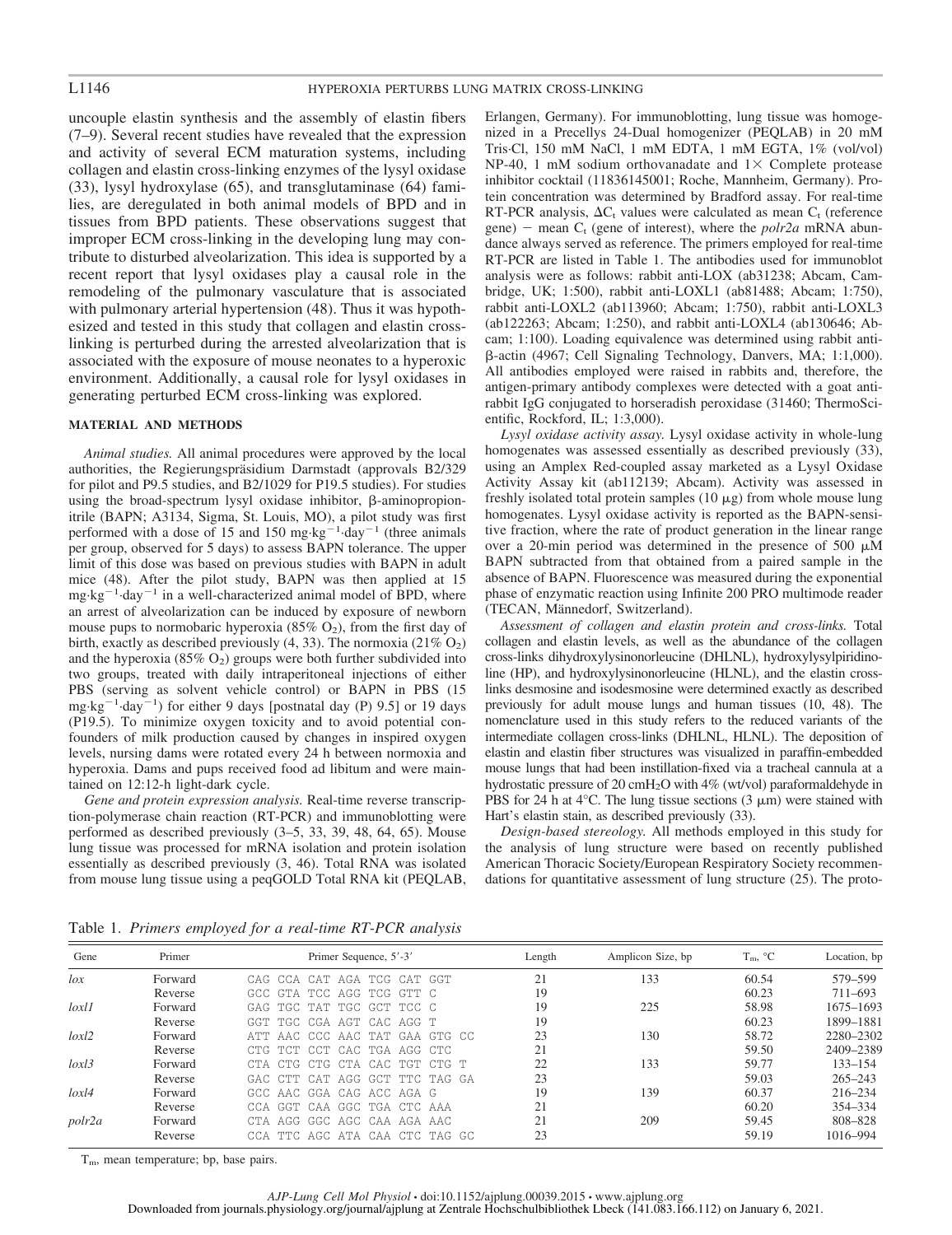### HYPEROXIA PERTURBS LUNG MATRIX CROSS-LINKING L1147

col employed for the design-based stereomorphometric analysis of neonatal mouse lungs has been described in the detail previously (39), based on state-of-the-art methodology (47, 51, 56). Briefly, mouse pup lungs were instillation-fixed through a tracheal cannula at a hydrostatic pressure of 20 cmH<sub>2</sub>O with 1.5% (wt/vol) paraformaldehyde, 1.5% (wt/vol) glutaraldehyde in 150 mM HEPES, pH 7.4, for 24 h at 4°C (31). Lung tissue blocks were then collected according to systematic uniform random sampling for stereological analysis (50, 62). The total volume of the lungs was measured by Cavalieri's principle (61). Lungs were embedded in toto in agar and cut into slices of 2-mm thickness. Lungs were treated with sodium cacodylate, osmium tetroxide, and uranyl acetate and embedded in glycol methacrylate (Technovit 7100, Heareus Kulzer, 64709003). Each tissue block was cut into sections of  $2 \mu m$ , and every first and third section of a consecutive series of sections was stained with Richardson's stain. All slides were scanned using a NanoZoomer-XR C12000 Digital slide scanner (Hamamatsu). Analyses were made using the Visiopharm NewCast computer-assisted stereology system (VIS 4.5.3). Analyses included the determination of mean linear intercept (MLI), alveolar septal wall thickness, total alveolar septal volume and surface area, as well as alveolar number, as described previously (39). Approximately 60 tissue section were evaluated per animal for all

parameters, except the determination of alveolar number, in which case  $\sim$  30 sections per animal were evaluated. In each case, 2–3% of each section was analyzed. The coefficient of error (CE), the coefficient of variation (CV), and the squared ratio between both ( $CE<sup>2</sup>/CV<sup>2</sup>$ ) were measured for each stereological parameter, and the quotient threshold was set at  $\leq 0.5$  to validate the precision of the measurements.

*Statistical analysis.* All statistical data presented in graphs are indicated as means  $\pm$  SD. Data presented in Tables 2–5 are indicated as means  $\pm$  SE. Differences between groups were compared by determining *P* values by one-way ANOVA with Tukey's post hoc test for all experiments, except for a unpaired Student's *t*-test analysis used for the RT-PCR analysis (Fig. 1). The  $P$  values  $\leq 0.05$  were regarded as significant. All statistical analyses were performed with GraphPad Prism 6.0. Statistical outliers were identified by Grubb's test.

## **RESULTS**

*Exposure of immature mouse lungs to 85% O2 drives aberrant lysyl oxidase expression.* Previous studies on lysyl oxidase expression in the developing mouse lung using semiquantitative RT-PCR have suggested changes in lysyl oxidase expression over the course of postnatal lung maturation in the mouse,



Fig. 1. Lysyl oxidase expression is deregulated during aberrant late lung development. Lysyl oxidase mRNA levels were assessed in lung homogenates from mouse pups exposed to 21% O<sub>2</sub> ( $\bullet$ ) or 85% O<sub>2</sub> ( $\triangle$ ) from the day of birth, at postnatal day (P) 9.5 (*A*) and P19.5 (*B*), by real-time RT-PCR. Values are means  $\pm$ SD  $(n = 3-5$  per group). The *P* values were determined by unpaired Student's *t*-test. *C*: protein expression levels for all five lysyl oxidases were assessed in lung homogenates from mouse pups exposed to 21% O2 or 85% O2 from the day of birth, by immunoblot at P9.5 (*left* side of gel) and P19.5 (*right* side of gel). For lysyl oxidases and the upper  $\beta$ -actin sample, 50 µg of protein were loaded, which yielded overloaded  $\beta$ -actin bands. Hence, a second loading control, in which 10  $\mu$ g of protein were loaded, is also provided for  $\beta$ -actin. Additionally, the Ponceau S-stained immunoblot membrane is included for the gel run for the 50-µg  $\beta$ -actin immunoblot, to confirm loading equivalence. Three mice per experimental group were evaluated. *D*: densitometric analysis of the data presented in  $C$  for mice at P19.5, where the pixel densities for lysyl oxidase bands were normalized for the pixel density of the  $\beta$ -actin bands from the same sample. Values are means  $\pm$  SD. The *P* values were determined by unpaired Student's *t*-test.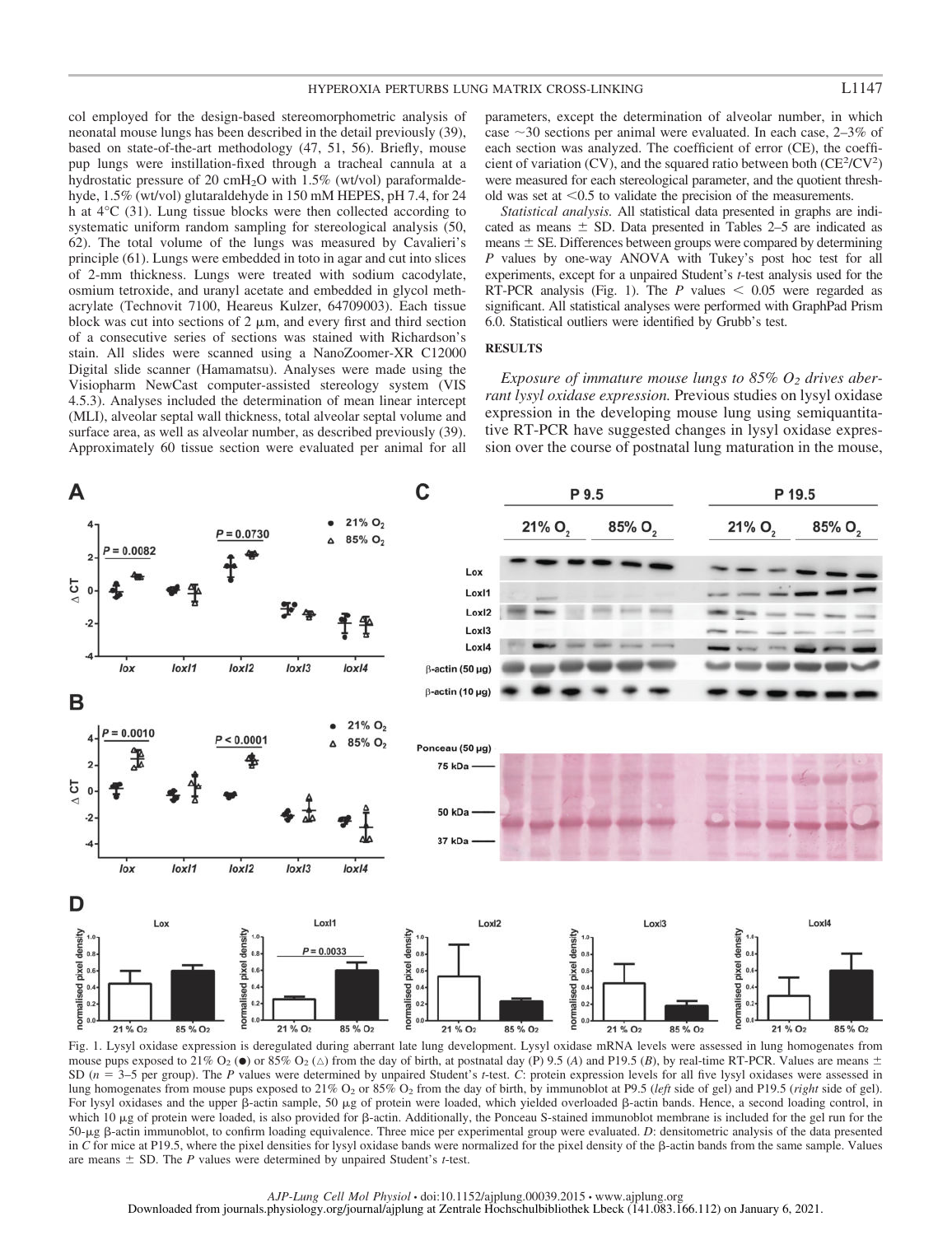Fig. 2. Administration of  $\beta$ -aminopropionitrile (BAPN) impacted mouse pup viability. A pilot study was conducted where solvent vehicle alone was applied daily (intraperitoneal), or BAPN was applied (intraperitoneal) at dose of 15 or 150 mg·kg<sup>-1</sup>·day<sup>-1</sup> (three animals per group, observed for 5 days). *A*: body mass measured at *day 5* for the three groups. Values are means  $\pm$  SD ( $n = 3$  per group). The *P* values were determined by one-way ANOVA with a Tukey's post hoc test. *B*: images of representative mice from each of the three groups. The milk spot is indicated by an arrow, when present. *C*: the experimental protocol applied for subsequent studies. This figure is supported by Supplemental Video S1, in the online supplement.



during both normal lung development, as well as arrested late lung development associated with postnatal exposure to hyperoxia (33). Exposure of mouse pups to  $85\%$  O<sub>2</sub> from birth resulted in persistently upregulated expression of *lox* at both P9.5, by 1.8-fold (Fig. 1*A*), and P19.5, by 5.0-fold (Fig. 1*B*). Additionally, an upregulation in mRNA expression of *loxl2* in response to hyperoxia was also noted at P9.5 (2.1-fold; Fig. 1*A*) and P19.5 (6.6-fold; Fig. 1*B*). While the changes on LoxL2 expression were not evident by immunoblot, the elevated expression of Lox was evident by immunoblot at P9.5 and P19.5 (Fig. 1*C*). Additionally, elevated protein levels of LoxL1 and LoxL4 were evident in the lungs of mouse pups exposed to 85% O<sup>2</sup> from the day of birth, at P19.5 (Fig. 1*C*).

*Administration of a lysyl oxidase inhibitor can normalize lysyl oxidase activity in the lungs of mice exposed to 85% O2.* Administration of the broad-spectrum lysyl oxidase inhibitor BAPN at a dose of 150 mg·kg<sup>-1</sup>·day<sup>-1</sup> was toxic to developing mouse pups and results in impaired development evident from reduced body mass of  $1.7 \pm 0.1$  g at P5.5 (Fig. 2A), reduced milk intake (note missing milk spot in the mouse pup documented in Fig. 2*B*), and reduced mobility (as evident in Supplemental Video S1; the online version of this article contains supplemental data). In contrast, mice receiving a dose one-log lower, at 15 mg·kg<sup>-1</sup>·day<sup>-1</sup>, exhibited normal body mass (Fig. 2*A*), normal milk intake (Fig. 2*B*), and normal mobility (see Supplemental Video S1 in the online supplement). For this reason, BAPN was applied at a dose of 15 mg·kg<sup>-1</sup>·day<sup>-1</sup> for further studies, with mouse lungs harvested at P9.5 and P19.5 for analysis (Fig. 2*C*). The dose of 15  $mg \cdot kg^{-1} \cdot day^{-1}$  was sufficient to normalize lysyl oxidase activity in developing lungs from mice exposed to  $85\%$  O<sub>2</sub>, as documented in Fig. 3.

*Both exposure to hyperoxia and treatment with BAPN impacted collagen cross-linking in developing mouse lungs.* Exposure of developing mouse lungs to  $85\%$  O<sub>2</sub> from the day of birth did not appreciably impact the noncollagen, nonelastin protein levels in the lungs (Table 2). However, exposure of developing mouse lungs to  $85\%$  O<sub>2</sub> from the day of birth increased collagen protein levels in the developing lungs. Increased collagen abundance was evident when collagen was assessed as total collagen per lung (63% increase; Fig. 4*A*) and collagen content per total protein (42% increase; Fig. 4*B*). Additionally, exposure of developing mouse lungs to  $85\%$  O<sub>2</sub> from the day of birth increased collagen cross-linking, as assessed by the increased abundance of the (DHLNL) collagen cross-link (by 11%; Fig. 4*C*), although levels of the HP (Fig. 4*D*) and HLNL (Fig. 4*E*) cross-links were not impacted. However, the DHLNL-to-HLNL ratio (DHLNL/HLNL), which reflects the lysyl hydroxylation status in collagen crosslinks (54) and is an index of the fibrotic status of tissue (63), was also increased (by 18%; Fig. 4*F*). Administration of BAPN to normally developing (exposed to  $21\%$  O<sub>2</sub>) mice had no impact on collagen levels in the lung (Fig. 4, *A* and *B*); however, it did lead to decreased (by 31%; Fig. 4*D*) and increased (by 15%; Fig. 4*E*) HP and HLNL levels, respectively, in normally developing lungs. When administered concomitantly with hyperoxia exposure, BAPN reduced collagen abundance when collagen was assessed as total collagen per lung (24% decrease; Fig. 4*A*) and collagen content per total protein (12% decrease; Fig. 4*B*). Furthermore, BAPN reversed the impact of  $85\%$  O<sub>2</sub> exposure on the DHLNL/HLNL, which



Fig. 3. Administration of BAPN normalized lung lysyl oxidase activity at a dose of 15 mg·kg<sup>-1</sup>·day<sup>-1</sup>. Lysyl oxidase activity was assessed using Amplex Red-based detection, in lung homogenates from solvent vehicle-treated and BAPN-treated mouse pups concomitantly exposed either to  $21\%$  O<sub>2</sub> or  $85\%$  $O_2$ . Values are means  $\pm$  SD. The *P* values were determined by one-way ANOVA with Tukey's post hoc test. RFU, relative fluorescence units; n.s., not significant ( $P > 0.05$ ).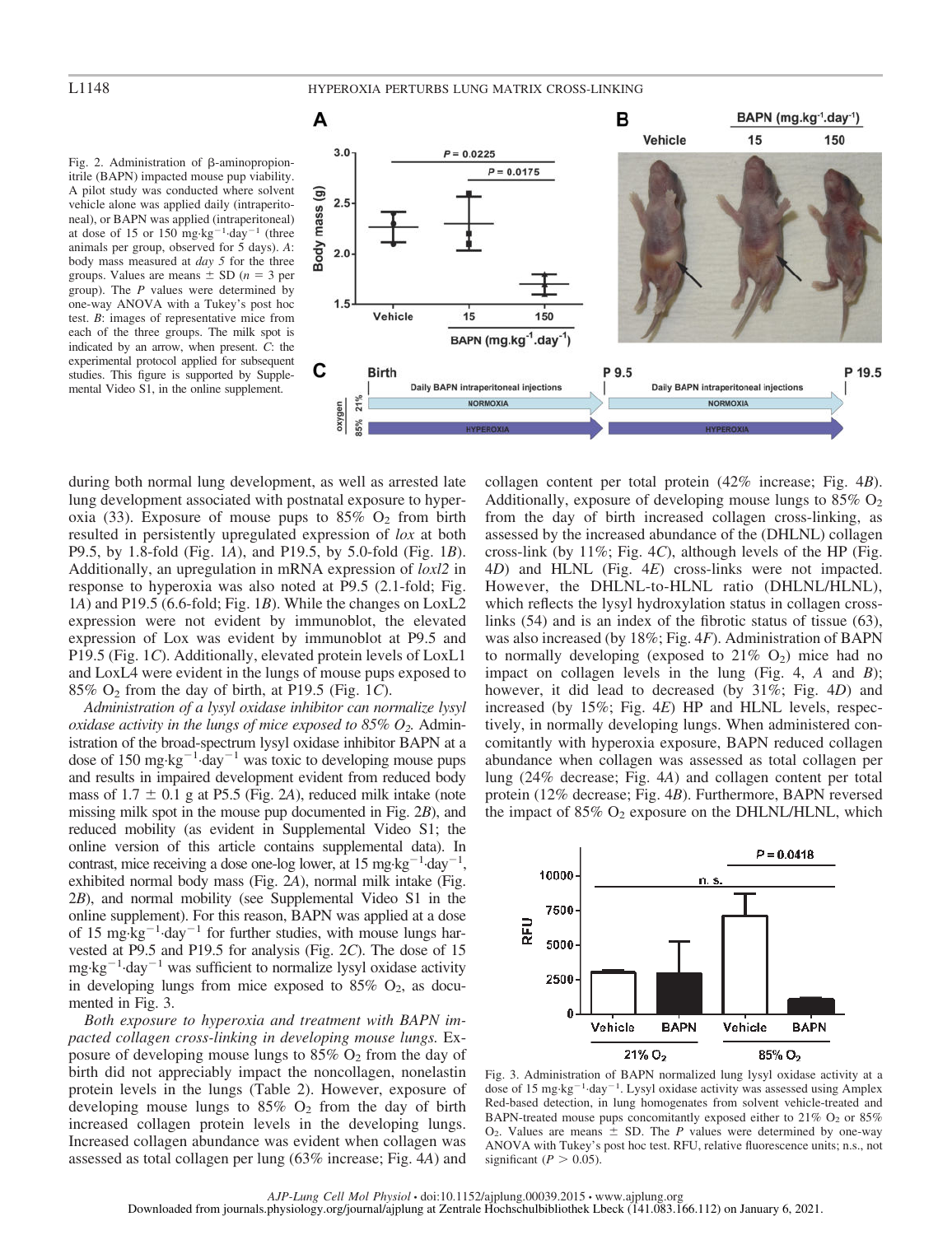|                                                    | $21\%$ O <sub>2</sub>                  |                                       | $85\%$ O <sub>2</sub>                    |                                            |                                          |                                            |  |
|----------------------------------------------------|----------------------------------------|---------------------------------------|------------------------------------------|--------------------------------------------|------------------------------------------|--------------------------------------------|--|
|                                                    | Vehicle                                | <b>BAPN</b><br>$(Mean \pm SE)$        |                                          | Vehicle                                    | <b>BAPN</b>                              |                                            |  |
| Parameter                                          | $(Mean \pm SE)$                        |                                       | Mean $\pm$ SE                            | P value vs. vehicle, $21\%$ O <sub>2</sub> | Mean $\pm$ SE                            | P value vs. vehicle, $85\%$ O <sub>2</sub> |  |
| NC-NE protein/lung, $\mu$ g<br>Collagen/elastin, % | $2,387 \pm 128.50$<br>$68.29 \pm 5.19$ | $2.575 \pm 81.40$<br>$64.60 \pm 2.11$ | $2.784 \pm 140.30$<br>$180.40 \pm 12.18$ | 0.1763<br>< 0.0001                         | $2.440 \pm 184.90$<br>$144.00 \pm 15.36$ | 0.3143<br>0.0723                           |  |

Table 2. *Effect of hyperoxia with or without BAPN administration on deposition of collagen in the developing mouse lung at postnatal day 19.5*

Values are means  $\pm$  SE;  $n = 6$ -7 lungs per group. Additional cross-link data are present in Fig. 4. BAPN,  $\beta$ -aminopropionitrile; NC-NE protein, noncollagen-nonelastin protein. *P* values were determined by one-way ANOVA with Tukey's post hoc analysis.

was normalized (was not significantly different from the 21%) O2-exposed, vehicle-treated mouse pups; Fig. 4*F*). A particularly striking effect of the exposure to  $85\%$  O<sub>2</sub> was a pronounced shift in the collagen-to-elastin ratio, which was threefold increased by  $85\%$  O<sub>2</sub> exposure (Table 2).

*Both exposure to hyperoxia and treatment with BAPN impacted elastin cross-linking in developing mouse lungs.* In stark contrast to the impact of inspired oxygen levels on

collagen abundance in developing lungs, exposure of developing mouse lungs to  $85\%$  O<sub>2</sub> from the day of birth decreased insoluble elastin protein levels in the developing lungs [35% decrease assessed as total insoluble elastin percentage of total protein (Fig. 5*A*), or 38% decrease assessed as total insoluble elastin per lung (Table 3)]. Additionally, exposure of developing mouse lungs to  $85\%$  O<sub>2</sub> from the day of birth reduced the ratio of the desmosine to the isodesmosine elastin crosslinks



Fig. 4. Levels of total collagen and of collagen cross-links in the lungs of developing mouse pups were altered by hyperoxia exposure and BAPN administration. The abundance of collagen per lung (*A*), collagen per unit total protein  $(B)$ , as well as the collagen cross-links dihydroxylysinonorleucine (DHLNL; *C*), hydroxylysylpyridinoline (HP; *D*), and hydroxylysinonorleucine (HLNL; *E*), were assessed in the lungs from solvent vehicletreated and BAPN-treated mouse pups concomitantly exposed either to  $21\%$  O<sub>2</sub> or  $85\%$ O2, at P19.5. *F*: additionally, the DHLNLto-HLNL ratio is presented. Values are means  $\pm$  SD ( $n = 6-7$  per group). The *P* values were determined by one-way ANOVA with a Tukey's post hoc test. n.s.,  $P > 0.05$ .

*AJP-Lung Cell Mol Physiol* • doi:10.1152/ajplung.00039.2015 • www.ajplung.org Downloaded from journals.physiology.org/journal/ajplung at Zentrale Hochschulbibliothek Lbeck (141.083.166.112) on January 6, 2021.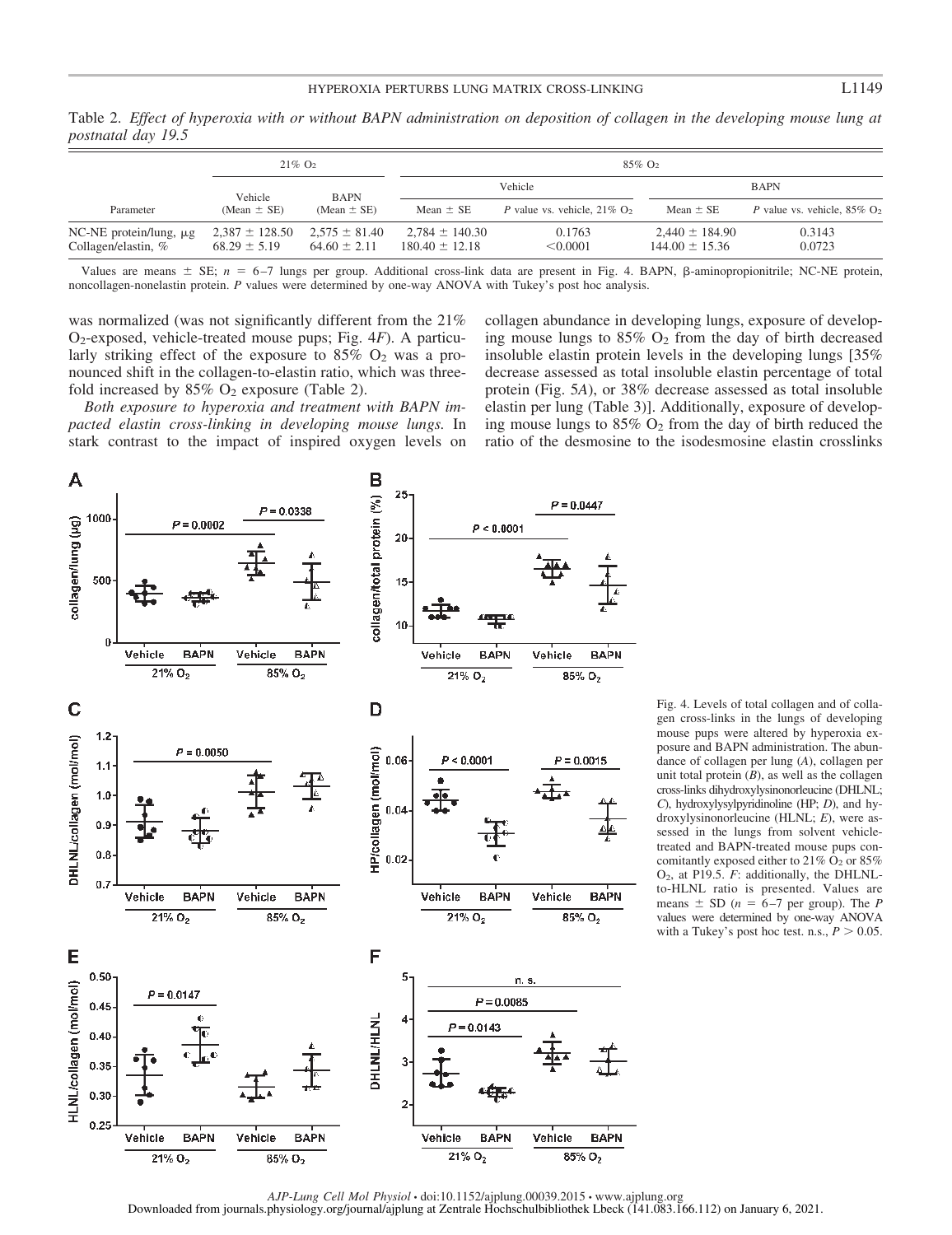

Fig. 5. Levels of total insoluble elastin and of cross-links in insoluble elastin in the lungs of developing mouse pups were altered by hyperoxia exposure and BAPN administration. The abundance of insoluble elastin per unit total protein (*A*), as well as the ratio of the elastin cross-links desmosine/ isodesmosine (*B*), and the levels of desmosine (*C*), and isodesmosine (*D*) in insoluble elastin, were assessed in the lungs from solvent vehicle-treated and BAPN-treated mouse pups concomitantly exposed either to 21% O2 or 85% O2, at P19.5. Values are means  $\pm$  SD ( $n = 6-7$  per group). The *P* values were determined by one-way ANOVA with Tukey's post hoc test.

(by 11%; Fig. 5*B*). Furthermore, it decreased elastin crosslinking, as assessed by the decreased abundance of the desmosine elastin cross-link (by 30%; expressed as desmosine per unit insoluble elastin; Fig. 5*C*), and by the decreased abundance of the isodesmosine elastin cross-link (by 21%; expressed as isodesmosine per unit insoluble elastin; Fig. 5*D*). Administration of BAPN to normally developing (exposed to  $21\%$  O<sub>2</sub>) mouse pups also reduced total insoluble elastin levels in the lung (by 10% Fig. 5*A*). Furthermore, BAPN administration to normally developing lungs increased the ratio of the desmosine to the isodesmosine elastin crosslinks (by 9%; Fig. 5*B*) and increased the abundance of desmosine (Fig. 5*C*) and isodesmosine (Fig. 5*D*) cross-links in insoluble elastin by 14 and 5%, respectively. When administered concomitantly with hyperoxia exposure, BAPN administration did not impact total elastin levels (Fig. 5*A*); however, BAPN administration did partially restore the desmosine-to-isodesmosine ratio (Fig. 5*B*) and partially restored desmosine (Fig. 5*C*) and isodesmosine (Fig. 5*D*) abundance in insoluble elastin.

*Both exposure to hyperoxia and treatment with BAPN impacted elastin deposition in the parenchyma of developing mouse lungs.* Elastin presents as focal structures ("dots") in the tips of developing septa in the immature lung (Fig. 6*A*).

Exposure of mouse pups to  $85\%$  O<sub>2</sub> from the day of birth resulted in an apparent arrest of alveolarization, evident by fewer and larger air spaces, at P9.5 (Fig. 6*B*). Exposure of developing mouse lungs to  $85\%$  O<sub>2</sub> from the day of birth reduced the apparent abundance of focal structures in the parenchyma of developing lungs at P9.5, where elastin fibers appeared more disorganized, by visual inspection. The administration of BAPN to normally developing (exposed to 21%  $O<sub>2</sub>$ ) mouse pups did not have any apparent impact on the elastin structures in the lung (Fig. 6*C*) at P9.5, compared with mouse pups that received solvent vehicle alone (Fig. 6*A*) at P9.5, by visual inspection. Lungs harvested at P19.5 revealed punctate elastin foci in the septa in the lungs of mice that were exposed to  $21\%$  O<sub>2</sub> from the day of birth, irrespective of whether solvent vehicle alone (Fig. 6*E*) or BAPN (Fig. 6*G*) was administered. Exposure of mouse pups to  $85\%$  O<sub>2</sub> from the day of birth resulted in a pronounced arrest of alveolarization, evident by fewer and larger air spaces, and also thickened septa at P19.5. These parameters are quantified in the next section. By visual inspection, the elastin fibers in the septa were largely devoid of punctate foci and were disorganized and "feathery" in appearance (Fig. 6*F*). Treatment of mouse pups from the day of birth with BAPN appeared to partially restore punctate

Table 3. *Effect of hyperoxia with or without BAPN administration on formation of elastin cross-links in developing mouse lung at postnatal day 19.5*

|                                                   |                                        | $21\%$ O <sub>2</sub>                  | $85\%$ O <sub>2</sub>                  |                                                   |                                        |                                            |  |
|---------------------------------------------------|----------------------------------------|----------------------------------------|----------------------------------------|---------------------------------------------------|----------------------------------------|--------------------------------------------|--|
|                                                   | Vehicle                                | <b>BAPN</b>                            |                                        | Vehicle                                           | <b>BAPN</b>                            |                                            |  |
| Parameter                                         | $(Mean \pm SE)$                        | $(Mean \pm SE)$                        | Mean $\pm$ SE                          | <i>P</i> value vs. vehicle, $21\%$ O <sub>2</sub> | Mean $\pm$ SE                          | P value vs. vehicle, $85\%$ O <sub>2</sub> |  |
| Elastin/lung, $\mu$ g<br>$(Des + Isodes)/elastic$ | $582.7 \pm 16.00$<br>$14.14 \pm 0.364$ | $569.1 \pm 10.24$<br>$15.45 \pm 0.317$ | $359.7 \pm 14.75$<br>$10.55 \pm 0.383$ | < 0.0001<br>< 0.0001                              | $350.9 \pm 23.14$<br>$12.28 \pm 0.276$ | 0.9815<br>0.0098                           |  |

Values are means  $\pm$  SE;  $n = 6$ –7 lungs per group. Additional cross-link data are present in Fig. 5. Des, desmosine; Isodes, isodesmosine. *P* values were determined by one-way ANOVA with Tukey's post hoc analysis.

*AJP-Lung Cell Mol Physiol* • doi:10.1152/ajplung.00039.2015 • www.ajplung.org Downloaded from journals.physiology.org/journal/ajplung at Zentrale Hochschulbibliothek Lbeck (141.083.166.112) on January 6, 2021.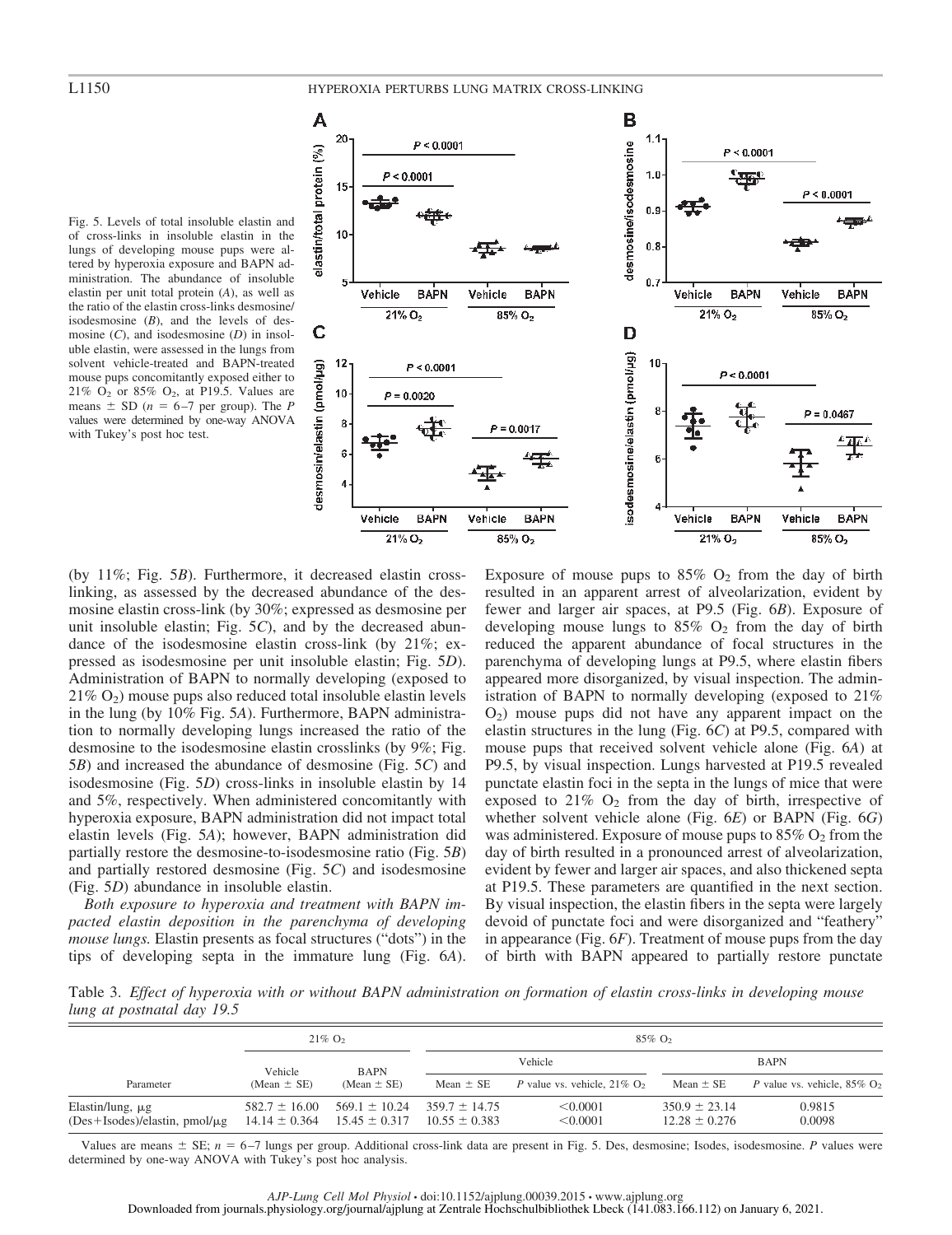# HYPEROXIA PERTURBS LUNG MATRIX CROSS-LINKING L1151





elastin foci to the septa (Fig. 6*H*), although septa remained clearly thickened and hypercellular, compared with septa in the 21% O2-treated group.

**BAPN** 

*Treatment of hyperoxia-exposed mouse pups with BAPN did not restore normal lung architecture.* The changes in lung architecture seen by visual inspection of lung sections alluded to in the preceding paragraph were quantified by a designedbased stereomorphometric approach. The full spectrum of stereomorphometric data is provided for lungs from mice at P9.5 in Table 4, and for lungs from mice at P19.5 in Table 5. Key elements of the stereomorphometric analyses are provided for lungs from mice at P9.5 in Fig. 7, and for lungs from mice at P19.5 in Fig. 8. In plastic-embedded lungs that were processed for stereomorphometric analysis by treatment with uranyl acetate and osmium tetroxide, visual inspection suggested that BAPN treatment generated a more complex lung than did solvent vehicle-treated lungs in pups exposed to  $21\%$  O<sub>2</sub> at P9.5 (Fig. 7, compare *A* and *C*). Exposure of mouse pups to  $85\%$  O<sub>2</sub> generated less complex lungs, with fewer, larger air spaces, evident by visual inspection (Fig. 7, compare *A* and *B*). Treatment of 85%  $O_2$ -exposed mouse pups with BAPN did not visibly impact lung complexity compared with lungs from solvent vehicle-treated mouse pups exposed to  $85\%$  O<sub>2</sub> (Fig. 7, compare *B* and *D*). Indeed, a stereological analysis revealed

40 µm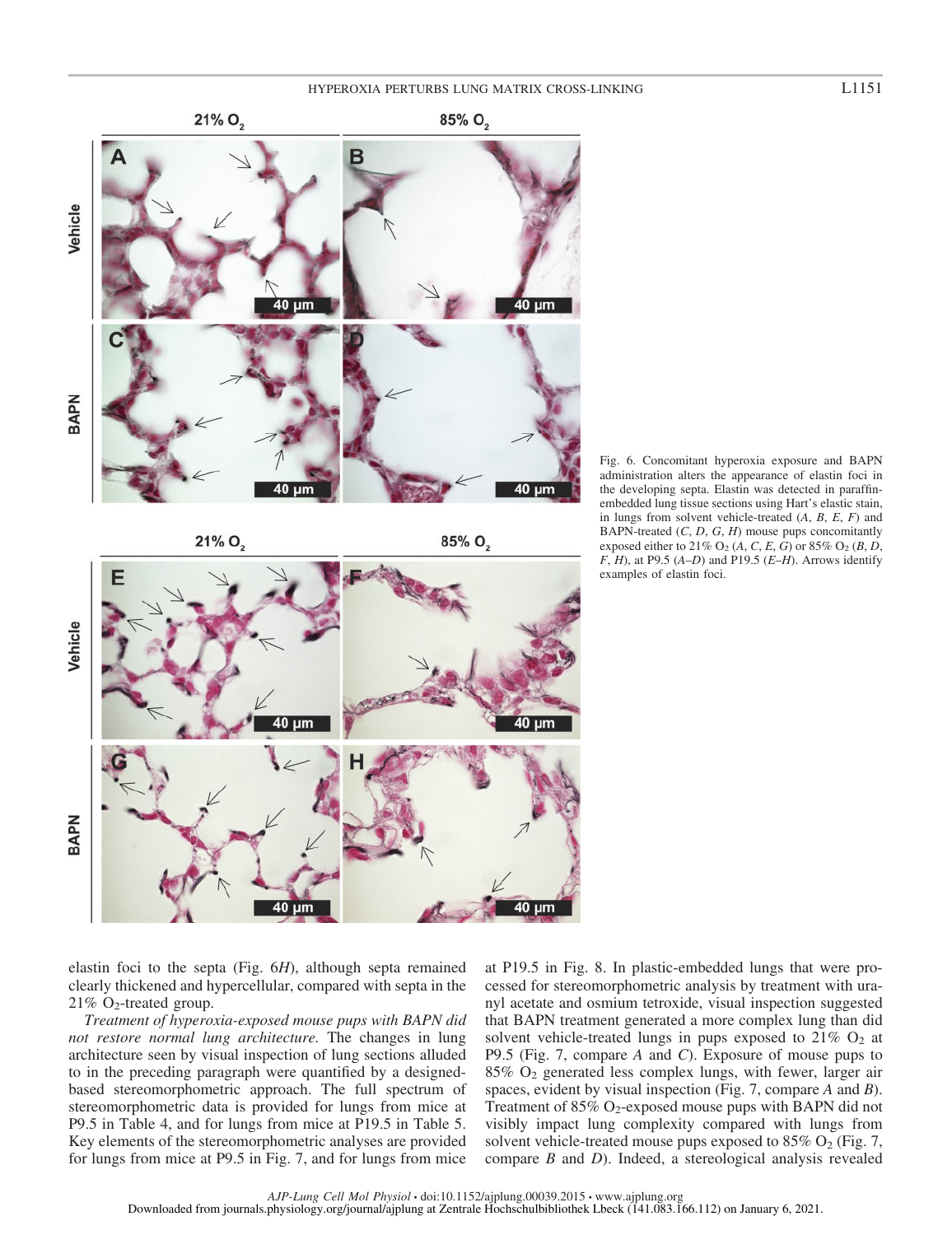# L1152 HYPEROXIA PERTURBS LUNG MATRIX CROSS-LINKING

|                                                    |                            | $21\%$ O <sub>2</sub>          | $85\%$ O <sub>2</sub> |                                            |                    |                                            |  |  |
|----------------------------------------------------|----------------------------|--------------------------------|-----------------------|--------------------------------------------|--------------------|--------------------------------------------|--|--|
|                                                    | Vehicle<br>(Mean $\pm$ SE) | <b>BAPN</b><br>(Mean $\pm$ SE) |                       | Vehicle                                    | <b>BAPN</b>        |                                            |  |  |
| Parameter                                          |                            |                                | Mean $\pm$ SE         | P value vs. vehicle, $21\%$ O <sub>2</sub> | Mean $\pm$ SE      | P value vs. vehicle, $85\%$ O <sub>2</sub> |  |  |
| V (lung), $cm3$                                    | $0.16 \pm 0.011$           | $0.18 \pm 0.013$               | $0.15 \pm 0.006$      | 0.9696                                     | $0.17 \pm 0.011$   | 0.4473                                     |  |  |
| $CVV$ (lung)                                       | 0.07                       | 0.03                           |                       | 0.06                                       |                    | 0.05                                       |  |  |
| $V_V$ (par/lung), %                                | $88.81 \pm 2.06$           | $90.27 \pm 1.11$               | $88.19 \pm 1.84$      | 0.9936                                     | $87.13 \pm 1.38$   | 0.9688                                     |  |  |
| $V_V$ (nonpar/lung), %                             | $11.19 \pm 2.06$           | $9.73 \pm 1.11$                | $11.81 \pm 1.84$      | 0.9936                                     | $12.87 \pm 1.37$   | 0.9688                                     |  |  |
| $N_V$ (alv/par) 10 <sup>7</sup> , cm <sup>-3</sup> | $1.25 \pm 0.07$            | $1.21 \pm 0.07$                | $0.84 \pm 0.06$       | 0.0021                                     | $0.94 \pm 0.08$    | 0.7935                                     |  |  |
| $S_v$ , cm <sup>-1</sup>                           | $651.46 \pm 22.8$          | $635.00 \pm 14.68$             | $438.51 \pm 22.05$    | < 0.0001                                   | $491.63 \pm 23.47$ | 0.0890                                     |  |  |
| $V_V$ (alv air/par), %                             | $62.99 \pm 2.67$           | $61.39 \pm 1.11$               | $71.41 \pm 1.60$      | 0.0234                                     | $70.69 \pm 1.73$   | 0.9935                                     |  |  |
| V (alv air, lung), $cm3$                           | $0.087 \pm 0.006$          | $0.098 \pm 0.006$              | $0.094 \pm 0.005$     | 0.7823                                     | $0.106 \pm 0.006$  | 0.4985                                     |  |  |
| $CVV$ (alv air, lung)                              | 0.18                       | 0.17                           |                       | 0.13                                       |                    | 0.16                                       |  |  |
| V (sep, lung), $cm3$                               | $0.051 \pm 0.007$          | $0.062 \pm 0.005$              | $0.013 \pm 0.001$     | < 0.0001                                   | $0.016 \pm 0.002$  | 0.9392                                     |  |  |
| $CV V$ (sep. lung)                                 | 0.38                       | 0.22                           |                       | 0.23                                       |                    | 0.33                                       |  |  |

Table 4. *Structural parameters of developing mouse lungs exposed to hyperoxia with or without BAPN administration at postnatal* day 9.5 *as assessed by stereological analysis*

Values are means  $\pm$  SE;  $n = 7-8$  lungs per group. V, volume; V<sub>V</sub>, volume density; S<sub>V</sub>, surface density; N<sub>V</sub>, numerical density; CV, coefficient of variation; par, parenchyma; nonpar, nonparenchyma; sep, septa; alv air, alveolar air spaces; alv, alveoli. *P* values were determined by one-way ANOVA with Tukey's post hoc analysis.

that treatment of mouse pups from the day of birth with BAPN under  $21\%$  O<sub>2</sub> conditions did not appreciably alter lung structure, with the alveolar surface area [91.98  $\pm$  27.77 cm<sup>2</sup> (solvent vehicle) vs.  $101.40 \pm 16.43 \text{ cm}^2$  (BAPN); Fig. 7*E*], septal thickness  $[11.02 \pm 1.79 \mu m$  (solvent vehicle) vs.  $12.06 \pm 1.28$   $\mu$ m (BAPN); Fig. 7*F*], MLI [39.27  $\pm$  7.51  $\mu$ m (solvent vehicle) vs.  $38.77 \pm 2.70 \mu m$  (BAPN); Fig. 7*G*], and number of alveoli  $[1.75 \pm 0.45 \times 10^6$  (solvent vehicle) vs.  $1.96 \pm 0.5402 \times 10^6$  (BAPN); Fig. 7*H*] unchanged at P9.5. Exposure of mouse pups from birth to  $85\%$  O<sub>2</sub> did dramatically impact alveolar surface area [91.98  $\pm$  27.77 cm<sup>2</sup> (21% O<sub>2</sub>) vs.  $57.89 \pm 7.26$  cm<sup>2</sup> (85% O<sub>2</sub>); Fig. 7*E*], MLI [39.27  $\pm$  7.51 µm (21% O<sub>2</sub>) vs. 65.39  $\pm$  6.547  $\mu$ m (85% O<sub>2</sub>); Fig. 7*G*], and number of alveoli [1.746  $\pm$  0.4495  $\times$  10<sup>6</sup> (21% O<sub>2</sub>) vs. 1.11  $\pm$  $0.27 \times 10^6$  (85% O<sub>2</sub>); Fig. 7H] at P9.5. Treatment of 85% O2-exposed mouse pups with BAPN did not appreciably alter any of these three parameters compared with solvent vehicletreated pups exposed to  $85\%$  O<sub>2</sub> (Fig. 7, *E*, *G*, and *H*). There appeared to be a trend toward increased alveolar surface area (Fig. 7*E*), decreased septal thickness (Fig. 7*F*) and MLI (Fig. 7*G*), and increased alveoli number (Fig. 7*H*) when comparing the mean values of the solvent vehicle- vs. BAPN-treated groups within the hyperoxia-exposed arm of the study; however, none of these changes was statistically significant. For this reason, it was speculated that a longer exposure time may highlight any corrective effects of BAPN administration to hyperoxia-exposed mouse pups. Therefore, the study was repeated for double the duration, and mouse lungs were harvested for stereomorphometric analysis at P19.5 (Fig. 8).

Visual inspection suggested that BAPN treatment did not generate a more complex lung than did solvent vehicle-treated lungs in pups exposed to 21% O<sup>2</sup> at P19.5 (Fig. 8, compare *A* and *C*). Exposure of mouse pups to  $85\%$  O<sub>2</sub> generated less complex lungs, with fewer, larger air spaces and thickened septa evident by visual inspection (Fig. 8, compare *A* and *B*). Treatment of 85%  $O_2$ -exposed mouse pups with BAPN did not visibly impact lung complexity compared with lungs from solvent vehicle-treated mouse pups exposed to  $85\%$  O<sub>2</sub> (Fig. 8, compared *B* and *D*). Furthermore, by visual inspection, within the  $85\%$  O<sub>2</sub>-exposed group, BAPN treatment appeared to drive septal thickening (compare BAPN- and solvent vehicle-treated groups in Fig. 8*E*). Stereological analysis revealed that treatment of mouse pups from the day of birth with BAPN under 21% O2 conditions did not appreciably impact alveolar surface

Table 5. *Structural parameters of developing mouse lungs exposed to hyperoxia with or without BAPN administration at postnatal* day 19.5 *as assessed by stereological analysis*

|                                           |                    | $21\%$ O <sub>2</sub>        | 85% O <sub>2</sub> |                                            |                    |                                            |  |  |
|-------------------------------------------|--------------------|------------------------------|--------------------|--------------------------------------------|--------------------|--------------------------------------------|--|--|
|                                           | Vehicle            | <b>BAPN</b><br>$mean \pm SE$ |                    | Vehicle                                    | <b>BAPN</b>        |                                            |  |  |
| Parameter                                 | $mean \pm SE$      |                              | Mean $\pm$ SE      | P value vs. vehicle, $21\%$ O <sub>2</sub> | Mean $\pm$ SE      | P value vs. vehicle, $85\%$ O <sub>2</sub> |  |  |
| V (lung), $cm3$                           | $0.26 \pm 0.007$   | $0.28 \pm 0.011$             | $0.27 \pm 0.014$   | 0.9669                                     | $0.26 \pm 0.016$   | 0.9851                                     |  |  |
| $CVV$ (lung)                              | 0.07               | 0.09                         |                    | 0.12                                       |                    | 0.14                                       |  |  |
| $V_V$ (par/lung), %                       | $90.30 \pm 0.969$  | $90.22 \pm 1.354$            | $91.24 \pm 0.922$  | 0.9161                                     | $89.47 \pm 0.767$  | 0.6240                                     |  |  |
| $V_V$ (nonpar/lung), %                    | $9.70 \pm 0.969$   | $9.78 \pm 1.354$             | $8.76 \pm 0.922$   | 0.9161                                     | $10.53 \pm 0.767$  | 0.6239                                     |  |  |
| $N_V$ (alv/par) $10^7$ , cm <sup>-3</sup> | $3.03 \pm 0.21$    | $3.44 \pm 0.11$              | $0.98 \pm 0.10$    | < 0.0001                                   | $1.11 \pm 0.06$    | 0.8811                                     |  |  |
| $S_V$ , cm <sup>-1</sup>                  | $877.20 \pm 13.17$ | $845.10 \pm 17.15$           | $476.40 \pm 12.09$ | < 0.0001                                   | $437.10 \pm 17.85$ | 0.3009                                     |  |  |
| $V_V$ (alv air/par), %                    | $61.50 \pm 0.55$   | $61.70 \pm 1.46$             | $68.52 \pm 1.28$   | 0.0075                                     | $66.80 \pm 1.65$   | 0.7874                                     |  |  |
| V (alv air, lung), $cm3$                  | $0.143 \pm 0.004$  | $0.157 \pm 0.006$            | $0.167 \pm 0.013$  | 0.3043                                     | $0.156 \pm 0.012$  | 0.8356                                     |  |  |
| $CVV$ (alv air, lung)                     | 0.06               | 0.08                         |                    | 0.17                                       |                    | 0.18                                       |  |  |
| V (sep, lung), $cm3$                      | $0.090 \pm 0.002$  | $0.098 \pm 0.005$            | $0.076 \pm 0.003$  | 0.0543                                     | $0.076 \pm 0.002$  | 0.9993                                     |  |  |
| $CVV$ (sep, lung)                         | 0.05               | 0.12                         |                    | 0.09                                       |                    | 0.07                                       |  |  |

Values are means  $\pm$  SE;  $n = 5$  lungs per group. *P* values were determined by one-way ANOVA with Tukey's post hoc analysis.

*AJP-Lung Cell Mol Physiol* • doi:10.1152/ajplung.00039.2015 • www.ajplung.org Downloaded from journals.physiology.org/journal/ajplung at Zentrale Hochschulbibliothek Lbeck (141.083.166.112) on January 6, 2021.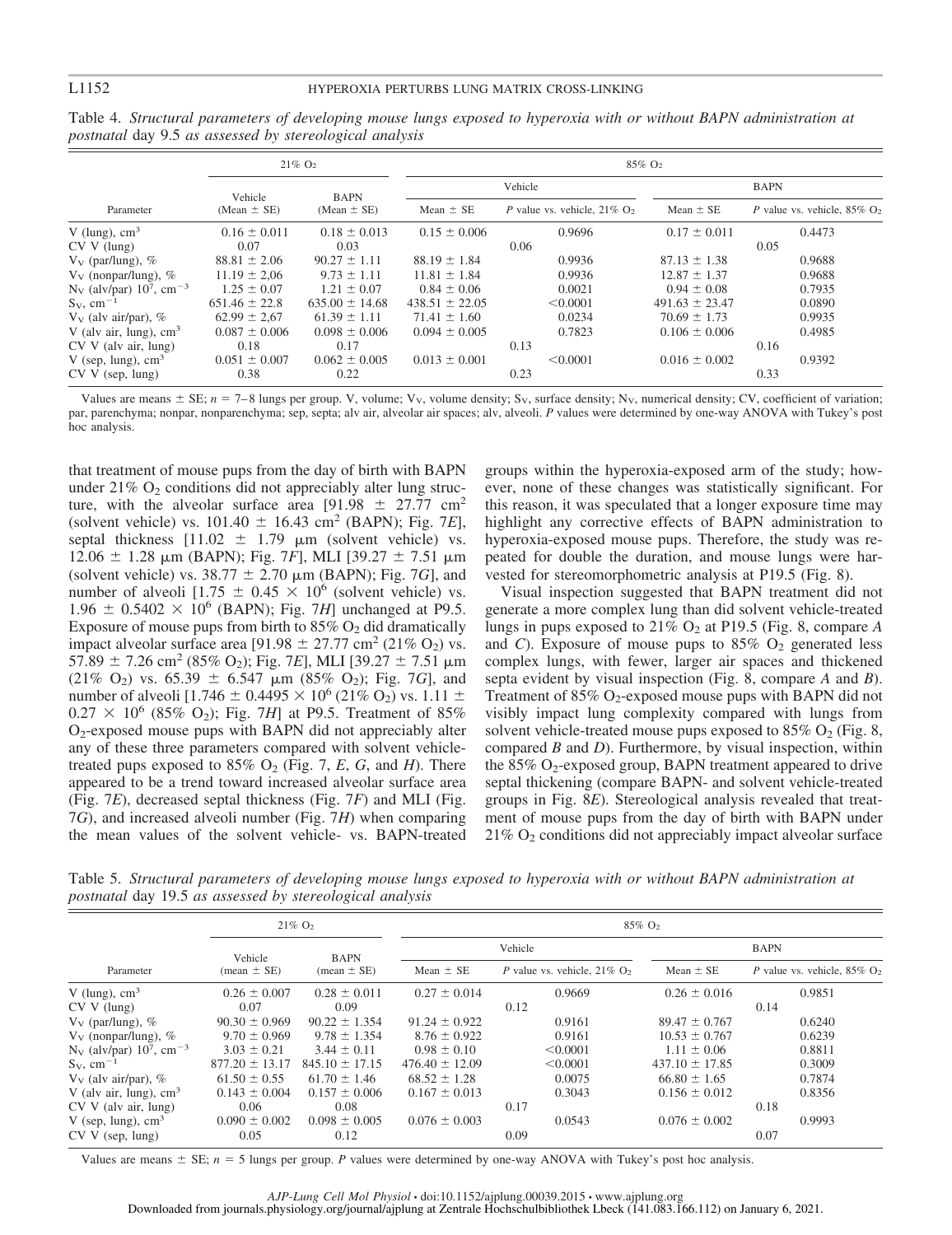

Fig. 7. Concomitant hyperoxia exposure and BAPN administration does not alter lung architecture in developing mouse pups at P9.5. Representative sections of plastic-embedded mouse lungs from solvent vehicle-treated (*A* and *B*) and BAPN-treated (*C* and *D*) mouse pups concomitantly exposed either to 21% O2 (*A* and *C*) or 85% O2 (*B* and *D*) at P9.5 are illustrated. Using a stereo-morphometric analysis, the alveolar surface area (*E*), septal thickness (*F*), mean linear intercept (*G*), and total number of alveoli in the lung (*H*) were determined. Values are means  $\pm$  SD ( $n = 7-8$  per group). The *P* values were determined by one-way ANOVA with Tukey's post hoc test. Additional stereo-morphometric parameters are provided in Table 4.

area  $[203.80 \pm 11.71 \text{ cm}^2 \text{ (solvent vehicle) vs. } 215.4 \pm 13.31$ cm<sup>2</sup> (BAPN); Fig. 8*F*], septal thickness [8.80  $\pm$  0.52  $\mu$ m (solvent vehicle) vs.  $9.082 \pm 0.90$   $\mu$ m (BAPN); Fig. 8*G*], or MLI [28.06  $\pm$  0.69 µm (solvent vehicle) vs. 29.25  $\pm$  1.98 µm (BAPN); Fig. 8*H*] at P19.5. However, BAPN treatment of 21% O2-exposed mouse pups did yield a moderate increase in the total number of alveoli  $[7.05 \pm 1.10 \times 10^6$  (solvent vehicle) vs.  $8.76 \pm 0.33 \times 10^6$  (BAPN); Fig. 8*I*]. Exposure of mouse pups from birth to  $85\%$  O<sub>2</sub> did dramatically impact alveolar surface area  $[203.80 \pm 11.71 \text{ cm}^2 (21\% \text{ O}_2) \text{ vs. } 115.00 \pm 11.71 \text{ cm}^2 (21\% \text{ O}_2) \text{ vs. } 115.00 \pm 11.71 \text{ cm}^2 (21\% \text{ O}_2) \text{ vs. } 115.00 \pm 11.71 \text{ cm}^2 (21\% \text{ O}_2) \text{ vs. } 115.00 \pm 11.71 \text{ cm}^2 (21\% \text{ O}_2) \text{ vs. } 115.00$ 11.36 cm<sup>2</sup> (85% O<sub>2</sub>); Fig. 8*F*], septal thickness [8.80  $\pm$  0.52  $\mu$ m (21% O<sub>2</sub>) vs. 13.20  $\pm$  0.96  $\mu$ m (85% O<sub>2</sub>); Fig. 8*G*], MLI  $[28.06 \pm 0.69 \mu m (21\% O_2) \text{ vs. } 57.75 \pm 5.22 \mu m (85\% O_2);$ Fig. 8*H*], and number of alveoli  $[7.05 \pm 1.10 \times 10^6 (21\% O_2)]$ vs.  $2.33 \pm 0.43 \times 10^6$  (85% O<sub>2</sub>); Fig. 8*I*] at P19.5. Treatment

of 85%  $O_2$ -exposed mouse pups with BAPN did not appreciably alter any of these parameters compared with solvent vehicle-treated pups exposed to  $85\%$  O<sub>2</sub>, with the single exception of septal thickness, which was increased by BAPN treatment [13.20  $\pm$  0.96 µm (solvent vehicle) vs. 15.18  $\pm$  0.43 µm (BAPN); Fig. 8*G*], in line with the visibly increased septal thickness evident in Fig. 8*E*.

### **DISCUSSION**

The aberrant late lung development associated with BPD is histopathologically characterized by a pronounced arrest of alveolarization, as a consequence of blunted secondary septation, leading to alveolar simplification, which is evident by a lower number of alveoli that are larger in size, in affected lungs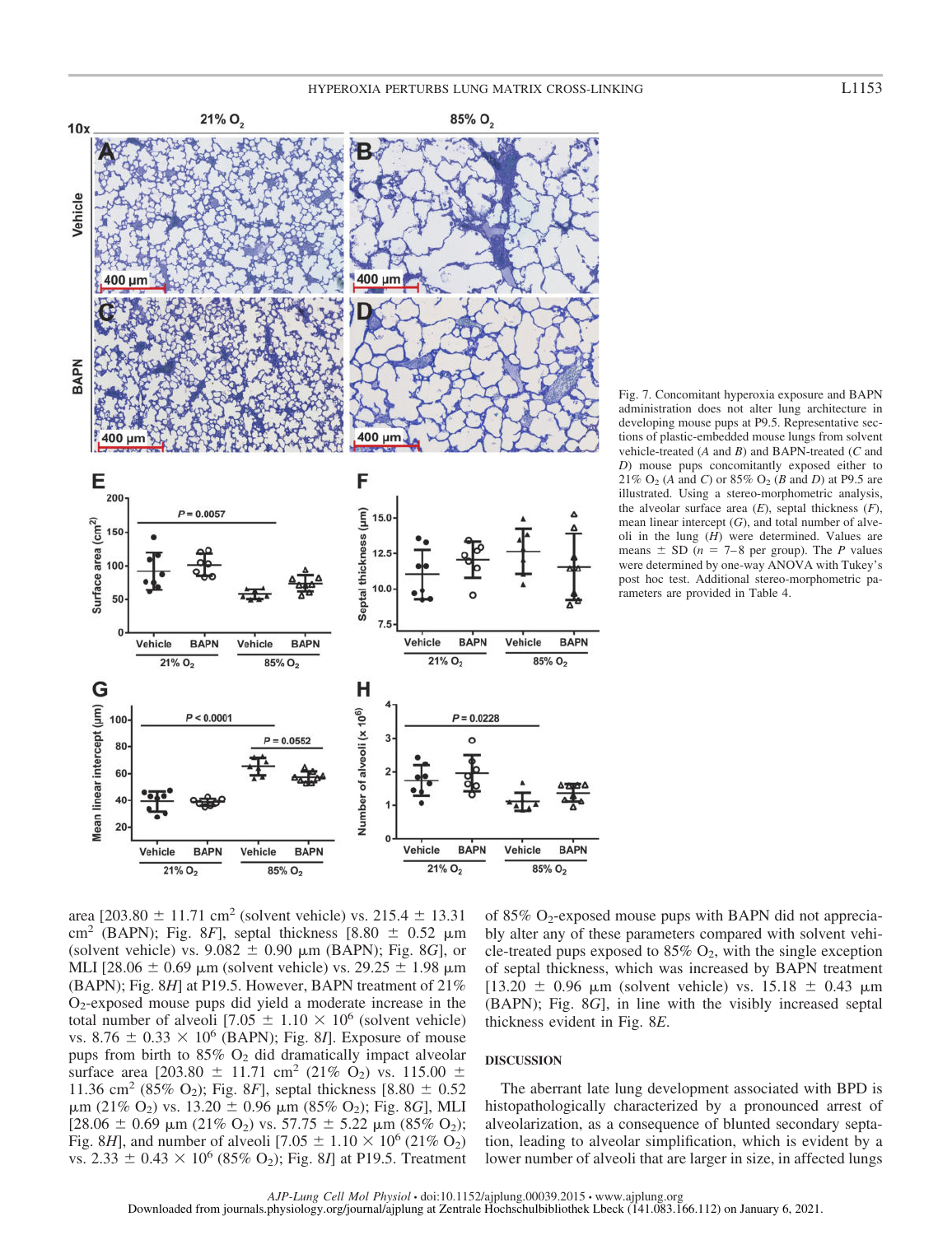

Fig. 8. Concomitant hyperoxia exposure and BAPN administration does alter lung architecture in developing mouse pups at P19.5. Representative sections of plastic-embedded mouse lungs from solvent vehicle-treated (*A* and *B*) and BAPN-treated (*C* and *D*) mouse pups concomitantly exposed either to 21%  $O<sub>2</sub>$  (*A* and *C*) or 85%  $O<sub>2</sub>$  (*B* and *D*) at P19.5 are illustrated. *E*: higher magnification images for the solvent vehicle-treated and BAPN-treated groups exposed to  $85\%$  O<sub>2</sub> are also provided. Using a stereo-morphometric analysis, the alveolar surface area (*F*), septal thickness (*G*), mean linear intercept (*H*), and total number of alveoli in the lung (*I*) were determined. Values are means  $\pm$  SD ( $n = 5$  per group). The *P* values were determined by one-way ANOVA with Tukey's post hoc test. Additional stereo-morphometric parameters are provided in Table 5.



include thickened and "twisted" parenchymal collagen fibers, as well as improperly deposited and remodeled elastin fibers, are observed in the lungs of human patients at risk for, or who have died with, BPD (11), as well as in the lungs of mice, rats,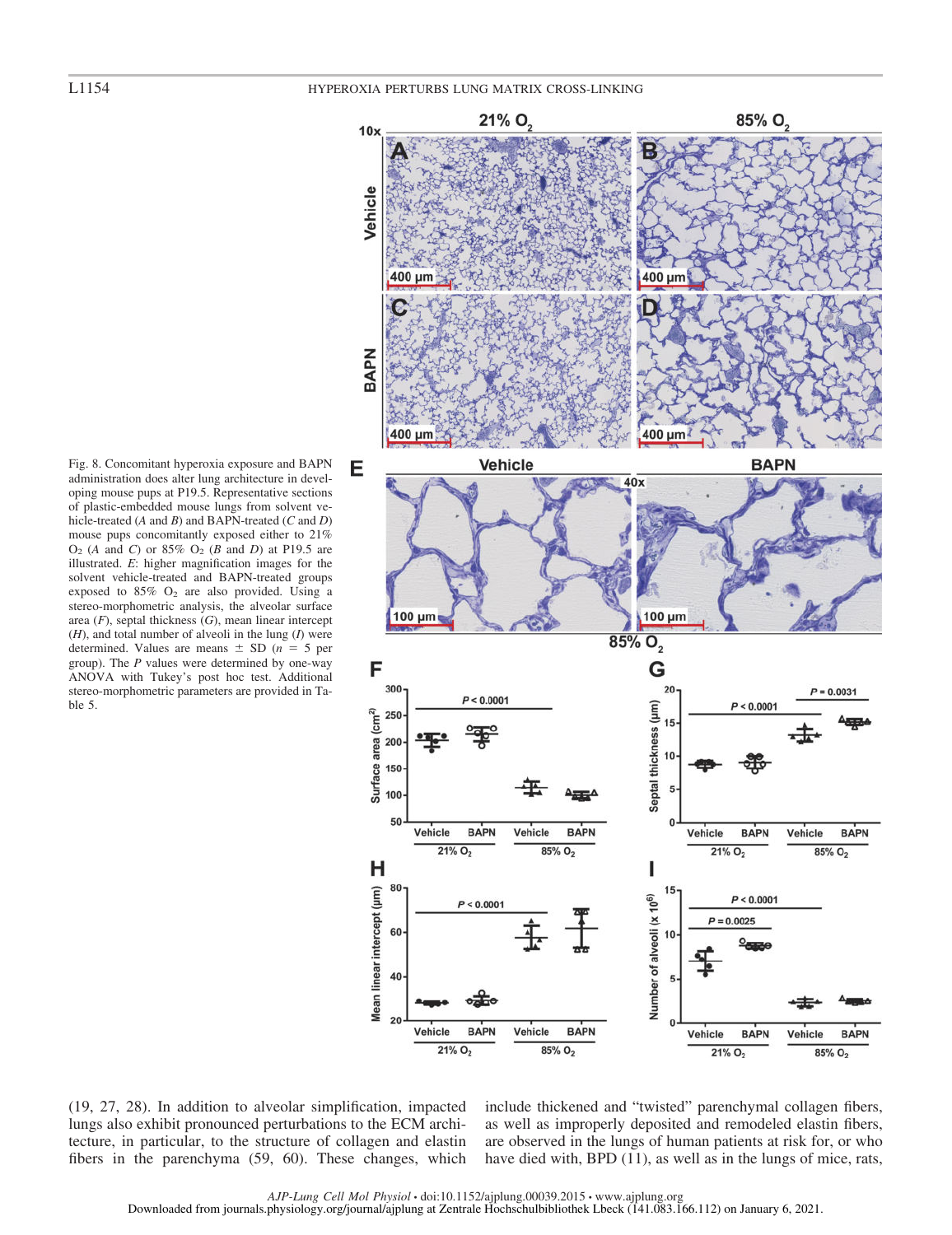baboons, and lambs, in which an arrest of alveolarization has been induced by exposure to elevated inspired oxygen concentrations, injurious mechanical ventilation, or combinations thereof (6, 13, 49, 66). Given the pivotal roles attributed to the ECM in directing both normal and aberrant late lung development, it has been speculated that these perturbations to ECM architecture may underlie the blunted secondary septation in affected lungs. However, to date, little is known about the molecular mechanisms that drive pathological changes to ECM architecture in impacted lungs: for example, what underlies the changes in abundance of ECM proteins, and why are collagen and elastin fibers malformed?

Recently, several studies have highlighted pathological changes in the expression and activity of several enzyme families in aberrantly developing lungs both in clinical BPD and in animal models of BPD. Among these enzyme families are the lysyl oxidases, lysyl hydroxylases, and transglutaminases, which drive the covalent intra- and intermolecular crosslinking of collagen and elastin fibers and, as such, modulate the posttranslational maturation of the ECM architecture of the lungs. Although increased pulmonary expression and activity of ECM cross-linking enzymes have been noted in clinical and experimental BPD, to date, *1*) no causal relationship has been established between elevated expression of ECM cross-linking enzymes and blunted alveolarization, and *2*) no study has demonstrated that ECM cross-linking is perturbed when alveolarization is blunted. Hence, in this study, selecting the lysyl oxidase family of ECM cross-linking enzymes, it was hypothesized that increased lysyl oxidase expression contributed to disturbed alveolarization in a hyperoxia-based mouse model of BPD, and the disturbed ECM cross-linking was associated with perturbed alveolarization in this model. To test this idea, the abundance of lysyl oxidase-generated cross-links in elastin and collagen was assessed in the lungs of mice in which alveolarization was arrested by exposure of developing mouse pups to elevated inspired oxygen concentrations, and lysyl oxidase activity was inhibited using broad-spectrum small-molecule inhibitor, to assess a causal role for lysyl oxidases in aberrant alveolarization that is characteristic of this animal model of BPD.

The lysyl oxidase family of copper-dependent amine oxidases comprises five members, named Lox and LoxL1 to LoxL4. The expression of lysyl oxidases is elevated in the lung in clinical BPD (33), in clinical and experimental pulmonary arterial hypertension (48), and in clinical and experimental lung fibrosis (16). In a mouse model of ventilator-induced disturbances to alveolarization in mice, changes in lysyl oxidase expression have also been noted (7, 9, 23). In the present study, in a hyperoxia-based mouse model of BPD, the abundance of multiple lysyl oxidases was elevated in the lungs of mice exposed to elevated inspired oxygen levels. Given that lysyl oxidase expression was hyperoxia responsive, lysyl oxidase activity was neutralized in vivo, in a well-characterized mouse model of BPD, using the pan-lysyl oxidase inhibitor BAPN. Daily administration of BAPN at a dose of 150 mg/kg dramatically reduced pup viability by P5.5, where mouse pups exhibited reduced milk intake, reduced body mass, and dramatically reduced mobility. This observation contrasts with observations made in adult mice, where BAPN was applied at the same dose and frequency to the same mouse strain in a rodent model of pulmonary arterial hypertension (48). In adult

mice, BAPN at a dose of 150 mg·kg<sup>-1</sup>·day<sup>-1</sup> was well tolerated, without any observable deleterious effects, and BAPN administration partially protected mice from hypoxia-driven increases in right ventricular systolic pressure. Additionally, BAPN administration helped preserve normal lung vascular matrix architecture, which is usually perturbed when pulmonary vessels are remodeled in response to hypoxia exposure (48). Thus these data underscore the importance of, and dangers of interfering with, ECM remodeling during organogenesis and development. These data are also in line with the reported perinatal lethality of mouse pups observed in *lox/* mice, which are thought to die from cardiorespiratory failure within 4 h of birth (24, 40). Similarly, while viable,  $\frac{log17}{7}$ mice exhibit aortic aneurysms and diaphragmatic hernia, pointing to a role for a second member of the lysyl oxidase family in organogenesis and development (37). A lower BAPN dose, reduced by one log, to 15 mg·kg<sup>-1</sup>·day<sup>-1</sup>, was well tolerated by developing mouse pups, with no apparent deleterious effects on mouse viability. This BAPN dose was also sufficient to normalize lysyl oxidase activity in lung homogenates.

Mouse pups exposed to  $85\%$  O<sub>2</sub> from the day of birth demonstrated a pronounced increase in the levels of total insoluble collagen in the lung at P19.5. The increase in collagen levels may reflect either increased collagen transcription or decreased collagen turnover, in response to hyperoxia. Along these lines, it is interesting to note that lysyl oxidases, which may act as scaffolding proteins in transcription factor complexes (26, 55), have been reported to drive transcription of the *col3a1* gene, encoding the collagen III  $\alpha_1$ -subunit (18). As such, the elevated expression of lysyl oxidases may drive the elevated expression of collagens. However, other candidates also exist, such as transforming growth factor- $\beta$ , since transforming growth factor- $\beta$  signaling is both increased by exposure to hyperoxia and also drives collagen expression (3). Interestingly, concomitant treatment of hyperoxia-exposed mouse pups with BAPN dampened the ability of hyperoxia to drive increased collagen abundance in affected lungs. It may be speculated that *1*) the BAPN inhibited the protranscriptional activity of lysyl oxidases on, for example, the *col3a1* promoter; or *2*) that decreased collagen cross-linking due to lysyl oxidase inhibition may have generated weakly cross-linked collagen peptides that were thus more amenable to proteolytic degradation, leading to less total collagen in the lungs of BAPN  $+$ hyperoxia-treated mice. At the same time, in contrast to the impact on collagen, exposure of newborn mouse pups to 85% O2 depressed insoluble elastin levels in the lung. The collagento-elastin ratio of affected lungs was threefold increased, which would likely lead to a marked stiffening of the lung parenchyma. Given the importance of breathing motions and physical forces in driving alveolar development (41), the decreased lung compliance resulting from a shift in the collagen-toelastin ratio almost certainly directly impacts the ability of the immature lung to develop properly (23).

Concerning the ECM cross-link status of mouse lungs following hyperoxia exposure, the abundance of the DHLNL collagen cross-link, as well as the DHLNL/HLNL, was increased in lungs from hyperoxia-exposed mice, suggestive of a profibrotic state (17, 63). The application of BAPN concomitantly with hyperoxia blunted this increase in lung collagen accumulation and partially normalized the DHLNL/HLNL. In summary, hyperoxia exposure drove alterations not only to

*AJP-Lung Cell Mol Physiol* • doi:10.1152/ajplung.00039.2015 • www.ajplung.org Downloaded from journals.physiology.org/journal/ajplung at Zentrale Hochschulbibliothek Lbeck (141.083.166.112) on January 6, 2021.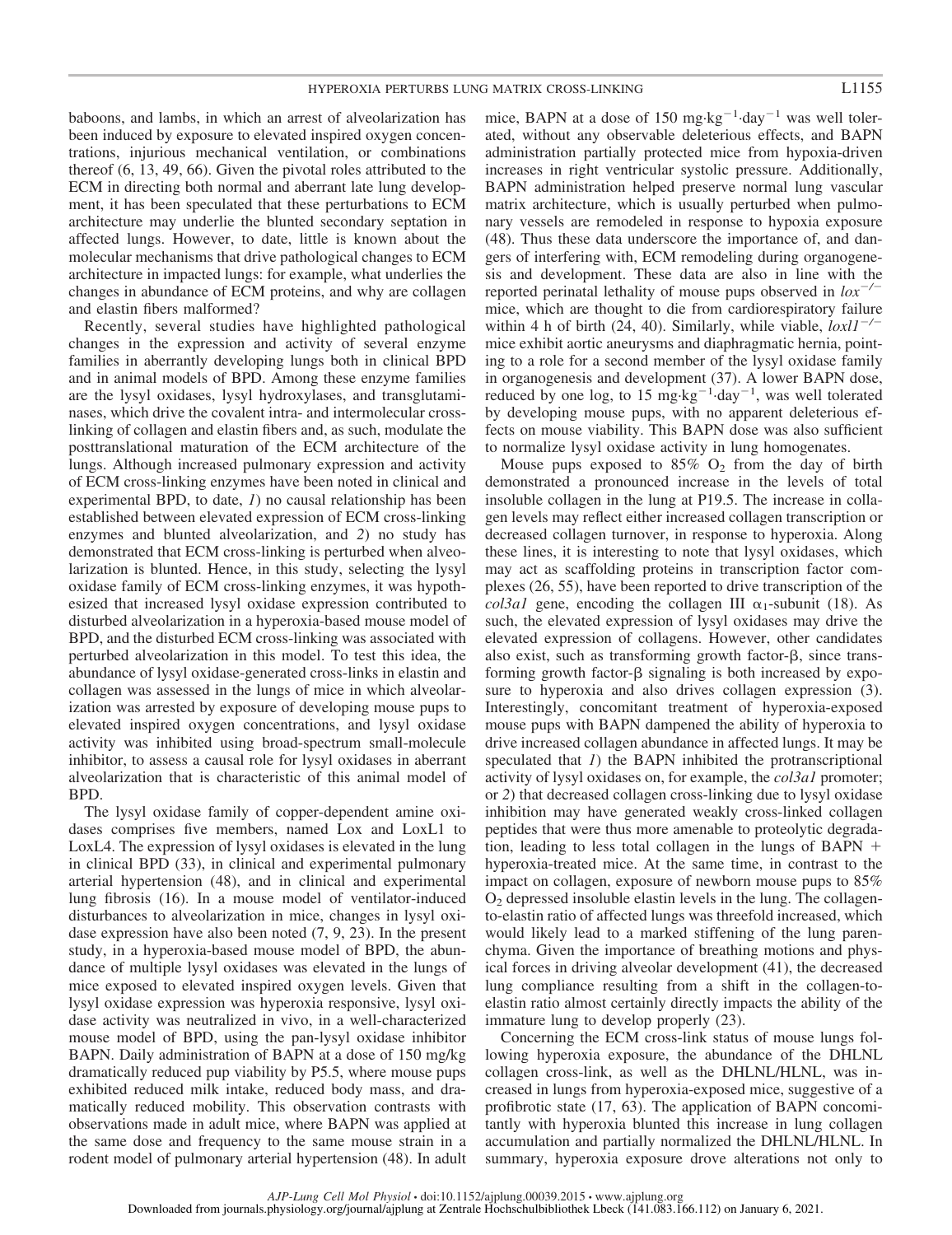total insoluble collagen abundance in the lung, but also to collagen cross-linking in the lung, which could be partially reversed by BAPN administration, ostensibly by limiting the collagen cross-linking capacity of the increased lysyl oxidase activity observed in the lungs from hyperoxia-treated mice.

In contrast to collagen cross-links, hyperoxia exposure reduced the levels of the elastin cross-links desmosine and isodesmosine per unit lung elastin in the lung, and this trend was reversed with concomitant BAPN treatment. It appears counterintuitive that, in mice that were treated with BAPN, more desmosine and isodesmosine elastin cross-links were observed. Indeed, since these cross-links are generated by lysyl oxidase, one might expect to see less desmosine or isodesmosine in the lungs of BAPN-treated mice. It is not immediately apparent why this is the case, but several possible explanations may be offered. As mentioned above, the lysyl oxidases have attracted recent attention as scaffolding molecules in transcription factor complexes (18), where Lox, LoxL1, and LoxL2 may regulate gene transcription. It may be that among the spectrum of genes regulated by lysyl oxidases that are acting as transcription factors are genes encoding enzymes or chaperones that limit elastin cross-linking. Inhibition of lysyl oxidases with BAPN may thus be able to impact the formation of elastin cross-links separately from the direct cross-linking activity of lysyl oxidases, hence the paradoxical situation where inhibition of lysyl oxidases by BAPN under hyperoxic conditions actually increased the abundance of desmosine and isodesmosine in insoluble lung elastin. This idea is supported by the observation that, under normoxic conditions, BAPN administration also drive increased desmosine abundance (compare the vehicle and BAPN groups under  $21\%$  O<sub>2</sub> in Fig. 5*C*). Clearly, a lysyl oxidase-independent role for BAPN in the positive regulation of elastin cross-linking has not been ruled out. Alternatively, the dramatically shifted ratio of collagen to elastin may play a role in regulating lysyl oxidase activity on elastin. Lysyl oxidases physically associate with collagen fibers and other ECM structures, and the vastly increased abundance of collagen may have sequestered lysyl oxidases, making these enzymes less available to elastin, hence the reduced abundance of elastin cross-links in the hyperoxia groups. The latter idea gains credence from the observation in Fig. 4*A* (vehicle vs. BAPN groups within the  $85\%$  O<sub>2</sub> arm), where BAPN administration under hyperoxic conditions reduced total lung collagen, which was associated with increased elastin cross-linking (Fig. 5, *C* and *D*; vehicle vs. BAPN groups within the  $85\%$  O<sub>2</sub> arm), perhaps due to less lysyl oxidase sequestering by less total collagen. Irrespectively, an examination of the form and abundance of elastin foci in the developing lungs suggested that BAPN treatment under hyperoxic conditions generated more elastic foci in developing septa ("dots" indicated by arrows in Fig. 6, *H* vs. *F*) than were apparently present in vehicle-treated lungs under hyperoxic conditions.

Since BAPN administration under hyperoxic conditions partially normalized total lung collagen, the abundance of selected collagen and elastin cross-links, and elastin foci distribution in the developing septa, it was postulated that BAPN administration may improve lung architecture in mice exposed to hyperoxia during the neonatal period. Indeed, in mice exposed to hyperoxia for 9 days that concomitantly received BAPN, the mean values for surface area, septal thickness, MLI, and total number of alveoli in the lung all trended in an "improved"

direction (i.e., toward the vehicle/21%  $O_2$  values), from the 85% O2/vehicle values, although no difference achieved a *P* value  $< 0.05$ . For this reason, the study was extended for an additional 10 days. However, an additional 10 days of BAPN administration concomitant with hyperoxia exposure did not appreciably improve lung architecture compared with vehicletreated, hyperoxia-exposed lungs, where the mean values for surface area, MLI, and total number of alveoli in the lung were unchanged between the  $85\%$  O<sub>2</sub>/BAPN and  $85\%$  O<sub>2</sub>/vehicle groups, and the septal thickness was markedly increased in the 85%  $O_2/BAPN$  group compared with the 85%  $O_2$ /vehicle group. This is not the first report on the effects of BAPN administration on late lung development. Indeed, Kida and Thurlbeck (29, 30) described the impact of BAPN administration on normal late lung development in healthy rat pups in 1980, where very high doses of BAPN were deleterious and impeded normal alveolarization. This is consistent with reports that targeted deletion of lysyl oxidases impacts the development of the cardiorespiratory system (24, 37, 40).

In interpreting these data, it is clearly important to remember that there is no good animal model of clinical BPD that recapitulates all pathological aspects of clinical BPD. The hyperoxia model largely recapitulates the blunted secondary septation seen in BPD. However, hyperoxia is a different injurious stimulus than is, for example, the inflammation seen in chorioamnionitis (32). Indeed, the role of antenatal inflammation (34) and the interaction of steroid signaling and inflammatory pathways (15, 35) have been demonstrated to modulate key pathogenic signaling pathways in a sheep model of BPD. This represents a key limitation of the hyperoxia model, and how lysyl oxidases impact ECM remodeling in other animal models of BPD has not been addressed in this study. Our study has also not addressed how vitamin A or steroids may alter ECM maturation, which is most likely a relevant line of investigation, given that both vitamin A (1) and steroids (53) are reported to modulate the formation of ECM structures in BPD animal models.

Thus, in summary, the exposure of immature mouse lungs to normobaric hyperoxia perturbed lung architecture increased the abundance of collagen and collagen cross-links and decreased the abundance of elastin and elastin cross-links. These perturbations to ECM cross-linking may underlie some of the aberrant ECM structures observed in affected lungs. These changes were also accompanied by increased expression of lysyl oxidases in the lung. However, antagonizing lysyl oxidase activity with the pan-lysyl oxidase inhibitor BAPN did not lead to any improvement in lung architecture, despite partially normalizing total collagen abundance, the abundance of some collagen and elastin cross-links, and elastin foci distribution in developing septa. These data highlight a possible role for perturbed ECM structures as an underlying cause of blunted alveolarization in response to hyperoxia exposure; however, these data do not support the antagonism of lysyl oxidases as an avenue to drive the normalization of alveolar development in oxygen-injured developing lungs.

#### **ACKNOWLEDGMENTS**

The authors acknowledge the substantive input from all members of the Morty laboratory, as well as the expert technical assistance of Ewa Bieniek and Luciana Mazzocchi (Department of Internal Medicine, University of Giessen, Giessen, Germany). The authors thank Richard D. Bland (Department of Pediatrics, Stanford University School of Medicine, Stanford, CA); Richard A.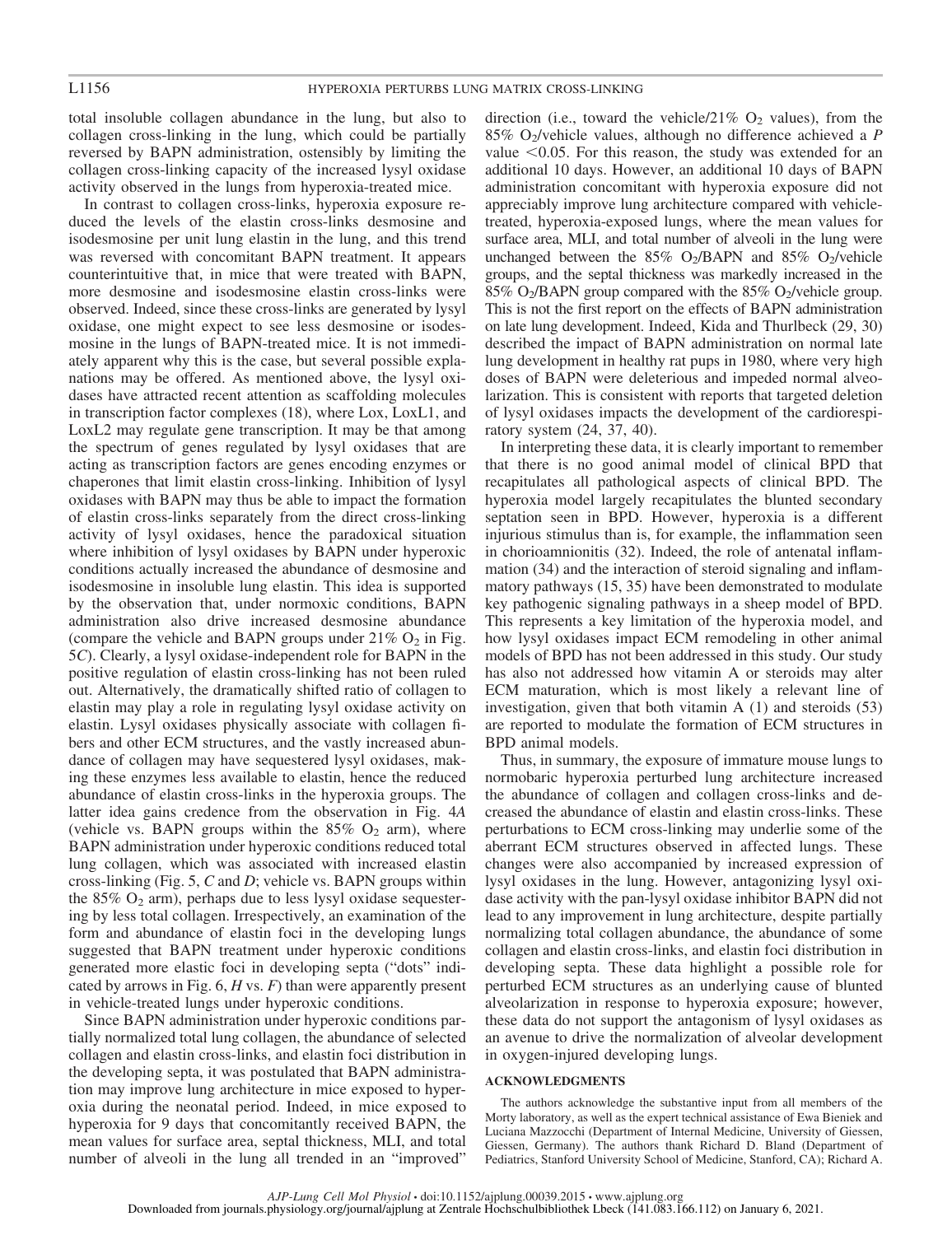Pierce (Barnes-Jewish Hospital, Washington University School of Medicine, St. Louis, MO), Stephen E. McGowan (Department of Internal Medicine, Carver College of Medicine, University of Iowa, Iowa City, IA), and Thomas J. Mariani (School of Medicine and Dentistry, University of Rochester Medical Center, Rochester, NY) for valuable advice.

#### **GRANTS**

This study was supported by the German Research Foundation through Grant Mo 1789/1 (to R. E. Morty) and Excellence Cluster 147 "Cardio-Pulmonary System" (to W. Seeger and R. E. Morty), as well as the Federal Ministry of Higher Education, Research and the Arts of the State of Hessen LOEWE Program (to I. Vadász, S. Herold, K. Mayer, W. Seeger, and R. E. Morty), the German Center for Lung Research (Deutsches Zentrum für Lungenforschung; I. Mižíková, J. Ruiz-Camp, H. Steenbock, A. Madurga, I. Vadász, S. Herold, K. Mayer, W. Seeger, J. Brinckmann, R. E. Morty), and the Max Planck Society (to A. Madurga, I. Mižíková, J. Ruiz-Camp, W. Seeger, and R. E. Morty).

#### **DISCLOSURES**

No conflicts of interest, financial or otherwise are declared by the author(s).

#### **AUTHOR CONTRIBUTIONS**

Author contributions: I.M. and R.E.M. conception and design of research; I.M., J.R.-C., H.S., A.M., and J.B. performed experiments; I.M., H.S., I.V., S.H., K.M., W.S., J.B., and R.E.M. analyzed data; I.M., W.S., and R.E.M. interpreted results of experiments; I.M. prepared figures; I.M., W.S., and R.E.M. drafted manuscript; I.M., J.R.-C., H.S., A.M., I.V., S.H., K.M., W.S., J.B., and R.E.M. edited and revised manuscript; I.M., J.R.-C., H.S., A.M., I.V., S.H., K.M., W.S., J.B., and R.E.M. approved final version of manuscript.

#### **REFERENCES**

- 1. **Albertine KH, Dahl MJ, Gonzales LW, Wang ZM, Metcalfe D, Hyde DM, Plopper CG, Starcher BC, Carlton DP, Bland RD.** Chronic lung disease in preterm lambs: effect of daily vitamin A treatment on alveolarization. *Am J Physiol Lung Cell Mol Physiol* 299: L59–L72, 2010.
- 2. **Albertine KH, Jones GP, Starcher BC, Bohnsack JF, Davis PL, Cho SC, Carlton DP, Bland RD.** Chronic lung injury in preterm lambs. Disordered respiratory tract development. *Am J Respir Crit Care Med* 159: 945–958, 1999.
- 3. **Alejandre-Alcázar MA, Kwapiszewska G, Reiss I, Amarie OV, Marsh LM, Sevilla-Perez J, Wygrecka M, Eul B, Köbrich S, Hesse M, Schermuly RT, Seeger W, Eickelberg O, Morty RE.** Hyperoxia modulates TGF-beta/BMP signaling in a mouse model of bronchopulmonary dysplasia. *Am J Physiol Lung Cell Mol Physiol* 292: L537–L549, 2007.
- 4. **Alejandre-Alcázar MA, Michiels-Corsten M, Vicencio AG, Reiss I, Ryu J, de Krijger RR, Haddad GG, Tibboel D, Seeger W, Eickelberg O, Morty RE.** TGF-beta signaling is dynamically regulated during the alveolarization of rodent and human lungs. *Dev Dyn* 237: 259–269, 2008.
- 5. **Alejandre-Alcázar MA, Shalamanov PD, Amarie OV, Sevilla-Pérez J, Seeger W, Eickelberg O, Morty RE.** Temporal and spatial regulation of bone morphogenetic protein signaling in late lung development. *Dev Dyn* 236: 2825–2835, 2007.
- 6. **Berger J, Bhandari V.** Animal models of bronchopulmonary dysplasia. The term mouse models. *Am J Physiol Lung Cell Mol Physiol* 307: L936–L947, 2014.
- 7. **Bland RD, Ertsey R, Mokres LM, Xu L, Jacobson BE, Jiang S, Alvira CM, Rabinovitch M, Shinwell ES, Dixit A.** Mechanical ventilation uncouples synthesis and assembly of elastin and increases apoptosis in lungs of newborn mice. Prelude to defective alveolar septation during lung development? *Am J Physiol Lung Cell Mol Physiol* 294: L3–L14, 2008.
- 8. **Bland RD, Mokres LM, Ertsey R, Jacobson BE, Jiang S, Rabinovitch M, Xu L, Shinwell ES, Zhang F, Beasley MA.** Mechanical ventilation with 40% oxygen reduces pulmonary expression of genes that regulate lung development and impairs alveolar septation in newborn mice. *Am J Physiol Lung Cell Mol Physiol* 293: L1099–L1110, 2007.
- 9. **Bland RD, Xu L, Ertsey R, Rabinovitch M, Albertine KH, Wynn KA, Kumar VH, Ryan RM, Swartz DD, Csiszar K, Fong KS.** Dysregulation of pulmonary elastin synthesis and assembly in preterm lambs with chronic lung disease. *Am J Physiol Lung Cell Mol Physiol* 292: L1370– L1384, 2007.
- 10. **Brinckmann J, Kim S, Wu J, Reinhardt DP, Batmunkh C, Metzen E, Notbohm H, Bank RA, Krieg T, Hunzelmann N.** Interleukin 4 and

prolonged hypoxia induce a higher gene expression of lysyl hydroxylase 2 and an altered cross-link pattern: important pathogenetic steps in early and late stage of systemic scleroderma? *Matrix Biol* 24: 459–468, 2005.

- 11. **Bruce MC, Pawlowski R, Tomashefski JF Jr.** Changes in lung elastic fiber structure and concentration associated with hyperoxic exposure in the developing rat lung. *Am Rev Respir Dis* 140: 1067–1074, 1989.
- 12. **Bruce MC, Wedig KE, Jentoft N, Martin RJ, Cheng PW, Boat TF, Fanaroff AA.** Altered urinary excretion of elastin cross-links in premature infants who develop bronchopulmonary dysplasia. *Am Rev Respir Dis* 131: 568–572, 1985.
- 13. **Buczynski BW, Maduekwe ET, O'Reilly MA.** The role of hyperoxia in the pathogenesis of experimental BPD. *Semin Perinatol* 37: 69–78, 2013.
- 14. **Cherukupalli K, Larson JE, Rotschild A, Thurlbeck WM.** Biochemical, clinical, and morphologic studies on lungs of infants with bronchopulmonary dysplasia. *Pediatr Pulmonol* 22: 215–229, 1996.
- 15. **Collins JJ, Kunzmann S, Kuypers E, Kemp MW, Speer CP, Newnham JP, Kallapur SG, Jobe AH, Kramer BW.** Antenatal glucocorticoids counteract LPS changes in TGF-beta pathway and caveolin-1 in ovine fetal lung. *Am J Physiol Lung Cell Mol Physiol* 304: L438–L444, 2013.
- 16. **Counts DF, Evans JN, Dipetrillo TA, Sterling KM Jr, Kelley J.** Collagen lysyl oxidase activity in the lung increases during bleomycininduced lung fibrosis. *J Pharmacol Exp Ther* 219: 675–678, 1981.
- 17. **Gerriets JE, Reiser KM, Last JA.** Lung collagen cross-links in rats with experimentally induced pulmonary fibrosis. *Biochim Biophys Acta* 1316: 121–131, 1996.
- 18. **Giampuzzi M, Botti G, Di Duca M, Arata L, Ghiggeri G, Gusmano R, Ravazzolo R, Di Donato A.** Lysyl oxidase activates the transcription activity of human collagene III promoter. Possible involvement of Ku antigen. *J Biol Chem* 275: 36341–36349, 2000.
- 19. **Hadchouel A, Franco-Montoya ML, Delacourt C.** Altered lung development in bronchopulmonary dysplasia. *Birth Defects Res A Clin Mol Teratol* 100: 158–167, 2014.
- 20. **Herriges M, Morrisey EE.** Lung development: orchestrating the generation and regeneration of a complex organ. *Development* 141: 502–513, 2014.
- 21. **Hilgendorff A, Parai K, Ertsey R, Jain N, Navarro EF, Peterson JL, Tamosiuniene R, Nicolls MR, Starcher BC, Rabinovitch M, Bland RD.** Inhibiting lung elastase activity enables lung growth in mechanically ventilated newborn mice. *Am J Respir Crit Care Med* 184: 537–546, 2011.
- 22. **Hilgendorff A, Parai K, Ertsey R, Juliana Rey-Parra G, Thebaud B, Tamosiuniene R, Jain N, Navarro EF, Starcher BC, Nicolls MR, Rabinovitch M, Bland RD.** Neonatal mice genetically modified to express the elastase inhibitor elafin are protected against the adverse effects of mechanical ventilation on lung growth. *Am J Physiol Lung Cell Mol Physiol* 303: L215–L227, 2012.
- 23. **Hilgendorff A, Parai K, Ertsey R, Navarro EF, Jain N, Carandang F, Peterson J, Mokres LM, Milla C, Preuss S, Alejandre Alcazar MA, Khan S, Masumi J, Ferreira-Tojais N, Mujahid S, Starcher BC, Rabinovitch M, Bland RD.** Lung matrix and vascular remodeling in mechanically ventilated elastin haplo-insufficient  $(Eln+/-)$  newborn mice. *Am J Physiol Lung Cell Mol Physiol* 308: L464–L478, 2015.
- 24. **Hornstra IK, Birge S, Starcher B, Bailey AJ, Mecham RP, Shapiro SD.** Lysyl oxidase is required for vascular and diaphragmatic development in mice. *J Biol Chem* 278: 14387–14393, 2003.
- 25. **Hsia CC, Hyde DM, Ochs M, Weibel ER.** An official research policy statement of the American Thoracic Society/European Respiratory Society: standards for quantitative assessment of lung structure. *Am J Respir Crit Care Med* 181: 394–418, 2010.
- 26. **Iturbide A, Garcia de Herreros A, Peiro S.** A new role for LOX and LOXL2 proteins in transcription regulation. *FEBS J*. In press.
- 27. **Jain D, Bancalari E.** Bronchopulmonary dysplasia: clinical perspective. *Birth Defects Res A Clin Mol Teratol* 100: 134–144, 2014.
- 28. **Jobe AH.** What is BPD in 2012 and what will BPD become? *Early Hum Dev* 88, *Suppl* 2: S27–S28, 2012.
- 29. **Kida K, Thurlbeck WM.** The effects of beta-aminopropionitrile on the growing rat lung. *Am J Pathol* 101: 693–710, 1980.
- 30. **Kida K, Thurlbeck WM.** Lack of recovery of lung structure and function after the administration of beta-amino-propionitrile in the postnatal period. *Am Rev Respir Dis* 122: 467–475, 1980.
- 31. **Knudsen L, Ochs M, Mackay R, Townsend P, Deb R, Muhlfeld C, Richter J, Gilbert F, Hawgood S, Reid K, Clark H.** Truncated recombinant human SP-D attenuates emphysema and type II cell changes in SP-D deficient mice. *Respir Res* 8: 70, 2007.